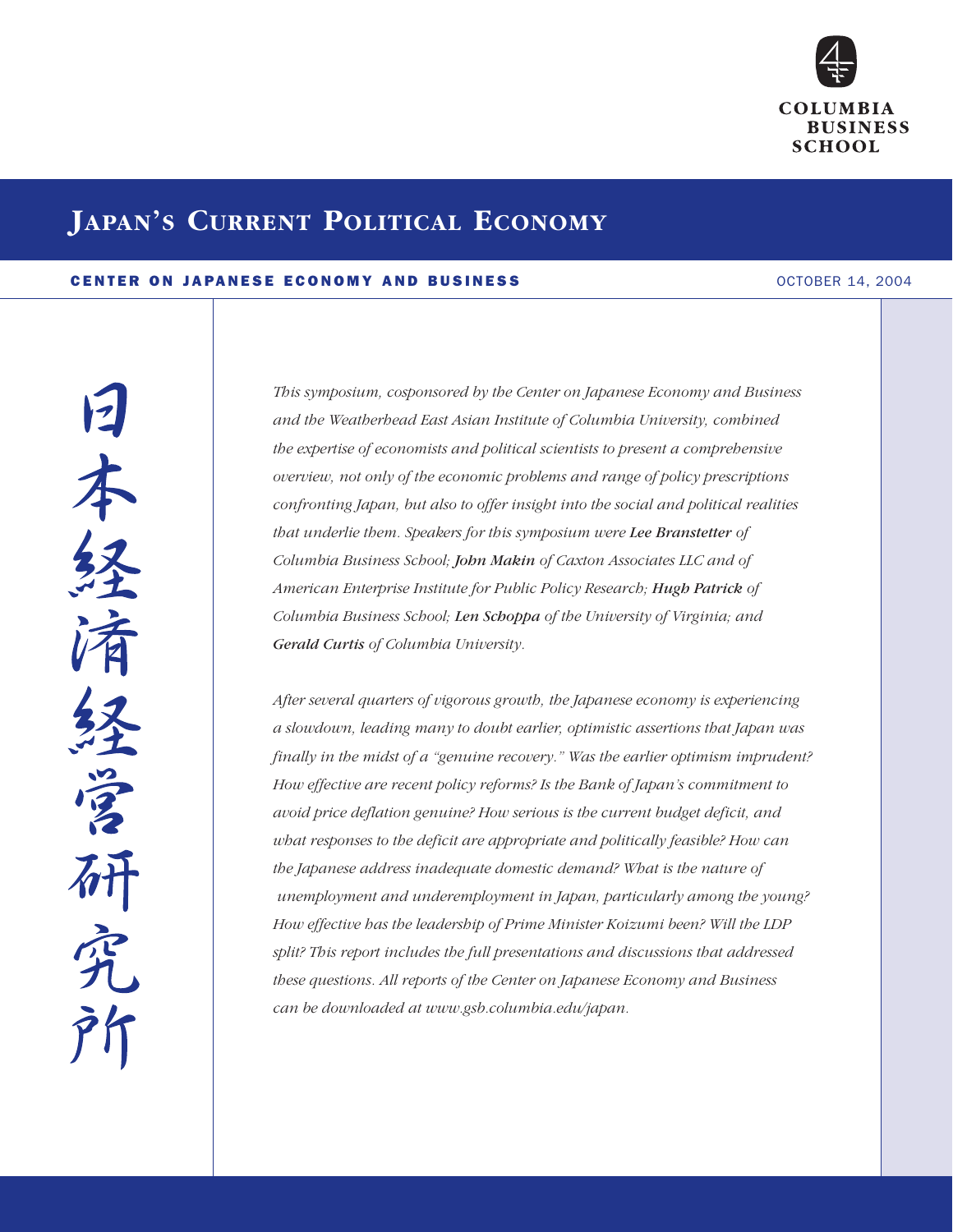## INTRODUCTORY REMARKS



#### LEE BRANSTETTER

*Daniel W. Stanton Associate Professor of Business, Finance and Economics Division, Columbia Business School* 

This is a very interesting<br>time to reflect on Japan's current political economy. Oil prices, at least in nominal terms, are close to a record high. U.S. and Japanese military forces face insurgency in Iraq. Both the U.S. and Japanese economies, the world's two largest, appear to be slowing down after several quarters of very robust growth. We may be entering a "soft patch," to quote Alan Greenspan. This is casting a bit of a pall on the global macroeconomy, at least in the short run. In this context, we're very fortunate to hear about Japan's current economic and political situation from some experts. Our first session's panelists will be John Makin and Hugh Patrick, and in the second session we will hear from Len Schoppa and Gerald Curtis.

# SESSION I: THE JAPANESE ECONOMY



JOHN MAKIN *Principal, Caxton Associates LLC; Resident Scholar, American Enterprise Institute for Public Policy Research*

I would like to talk about the Japanese econwould like to talk about the omy over the past few years. As most of you know, the economy has struggled with a postbubble syndrome since 1990, when the stock market collapsed, land prices began to fall, and there was a substantial erasure of wealth in Japan. In the 1980s, the Japanese proved that the private sector could invest too much, and in the 1990s they proved that the public sector could invest too much as well, thereby driving the rate of return on investment to zero or below.

Having been rather bearish on the Japanese economy for a long time, about mid-year I joined the converted, who suggested that perhaps this time Japan was emerging from its very long struggle with inflation and subpar growth. I wrote a little piece called "Japan Rising" in July 2004. As I was writing it, we were finishing a quarter that would soon be reported as a very weak one in Japan. Of course, I didn't know it at the time.

I think some fundamental things that have gone on in Japan are important in generating the necessary, if not sufficient, conditions for recovery of its economy. There were problems that had arisen since mid-year, when all we had in hand was two quarters of 6–7 percent growth for Japan. I have been consistently bearish on the Japanese economy; venturing into the bullish camp was a big step for me.

I asked myself why I should be more optimistic about the Japanese economy in the middle of 2004 than I had been for almost a decade. The first reason is a simple but very important one: Japan had demonstrated over the previous year that it wasn't going to kill all of the current recovery. This is important, because in 1997, after a period of substantial fiscal stimulus, the Japanese moved ahead and raised taxes on consumption, and they killed the recovery that was under way at that time.

In August 2000, fearing inflation, the Bank of Japan raised interest rates and killed another recovery.

Since then, the leadership of the Bank of Japan was transferred to Governor Fukui, who has made a big difference in the conduct of monetary policy in Japan. He has helped make a big contribution to the conditions necessary for a sustainable recovery of the Japanese economy.

In a sense, Governor Fukui had absorbed some of the basic messages about how to run a central bank and how a central

*Japan had demonstrated over the previous year that it wasn't going to kill all of the current recovery.*

*—John Makin*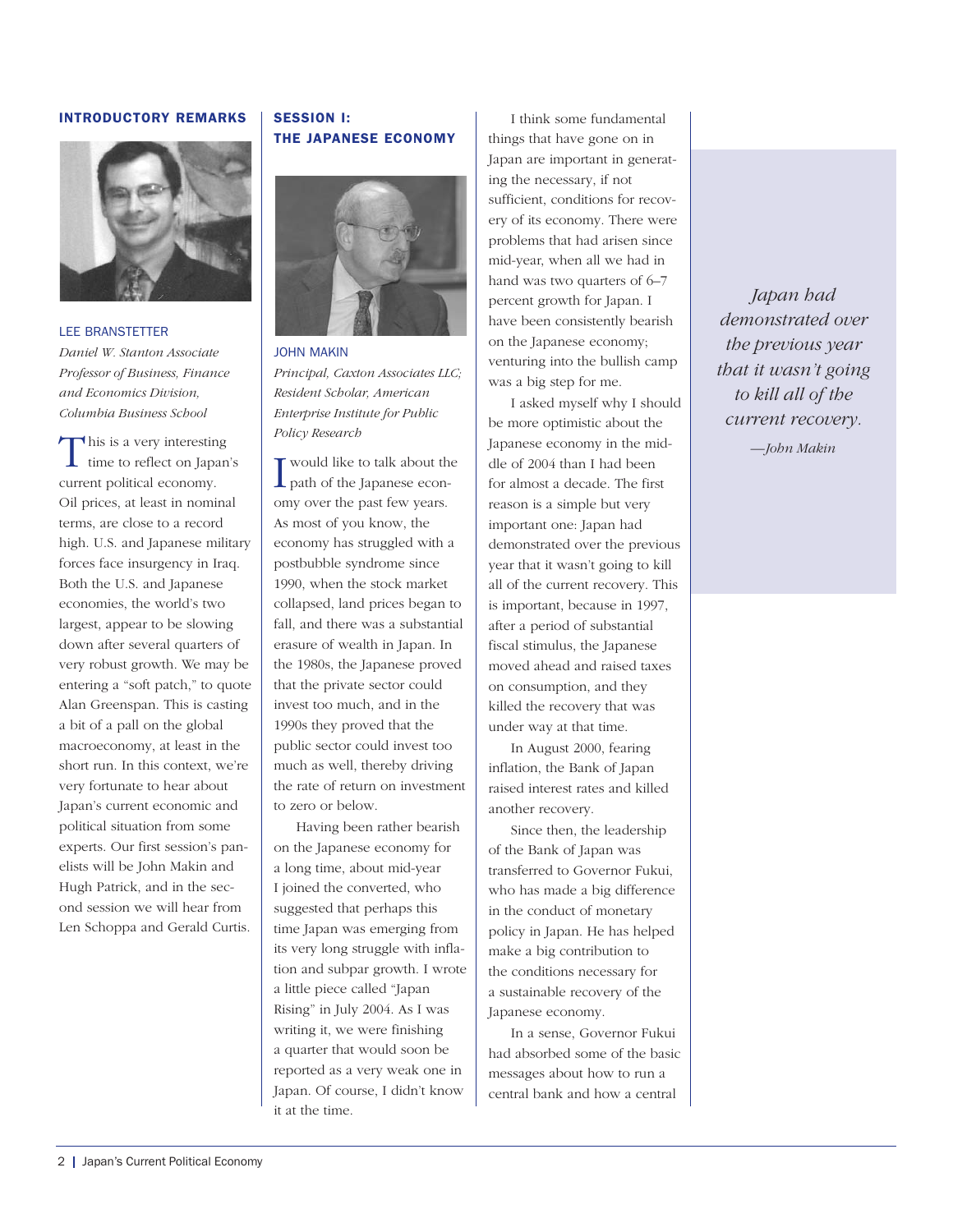

*From left to right: Gerald Curtis of Columbia University; John Makin of Caxton Associates LLC and of American Enterprise Institute for Public Policy Research; Hugh Patrick of Columbia Business School; Lee Branstetter of Columbia Business School; and Len Schoppa of the University of Virginia*

omy into recovery. When the environment is such that prices are falling, rather than rising, the problem of deflation has to be dealt with. Governor Fukui also has two very strong deputy governors supporting this view. The story that Governor Fukui started to put forward very quickly was that the Bank of Japan was determined to quell deflation—the falling prices in Japan that were sapping the strength of any likely recovery. It did this by signaling it would continue to pursue this and set interest rates at zero. How was it going to convince people that prices might start rising? It put out the message that it would add very large amounts of liquidity to the banking system. It would be somewhat passive if the banks weren't lending, but the Bank of Japan wanted to communicate that it was prepared to press very hard to stop the deflation. This contrasted with the previous Bank of

bank can help lead an econ-

Japan leadership, which seemed continually afraid of the resumption of inflation; at the first sign of any pickup in the economy, it would tighten policy.

A way to turn deflationary expectations into stable price expectations is for the central bank to say that it is committed to price stability—not only avoiding rising prices, but also avoiding falling prices. This was a huge step. (This message was consistent with that of the paper on monetary policy by Kydland and Prescott that just won the Nobel Prize in Economics.)

The Bank of Japan followed up with heavy intervention in the foreign exchange markets, allowing that to sharply increase the monetary base. It announced increases in the target monetary base and began to build the groundwork for it. This was no easy task.

This effort was helped by the then relatively new government of Prime Minister Koizumi, aided by his chief economic

adviser, Heizo Takenaka. We saw both the government and the central bank sign off on the same sheet. The Takenaka reforms, too, were directed at turning a dysfunctional banking system into a potentially functioning one. An economy cannot recover if its banking system is not functioning. (It is still difficult to get credit growth in Japan, because there's very little demand for it. Part of that has to do with the deflationary expectations in the country.) Takenaka signaled that the banking system was going to be reformed. Weak banks would be closed and consolidated into banks that would function as financial intermediaries, once the economy started to recover.

In addition to a new set of policymakers in Japan, we had fortuitous outside help from the powerful stimulus administered by the Federal Reserve Bank and the Bush Administration, in what amounted to a postbubble environment in the United

*An economy cannot recover if its banking system is not functioning. —John Makin*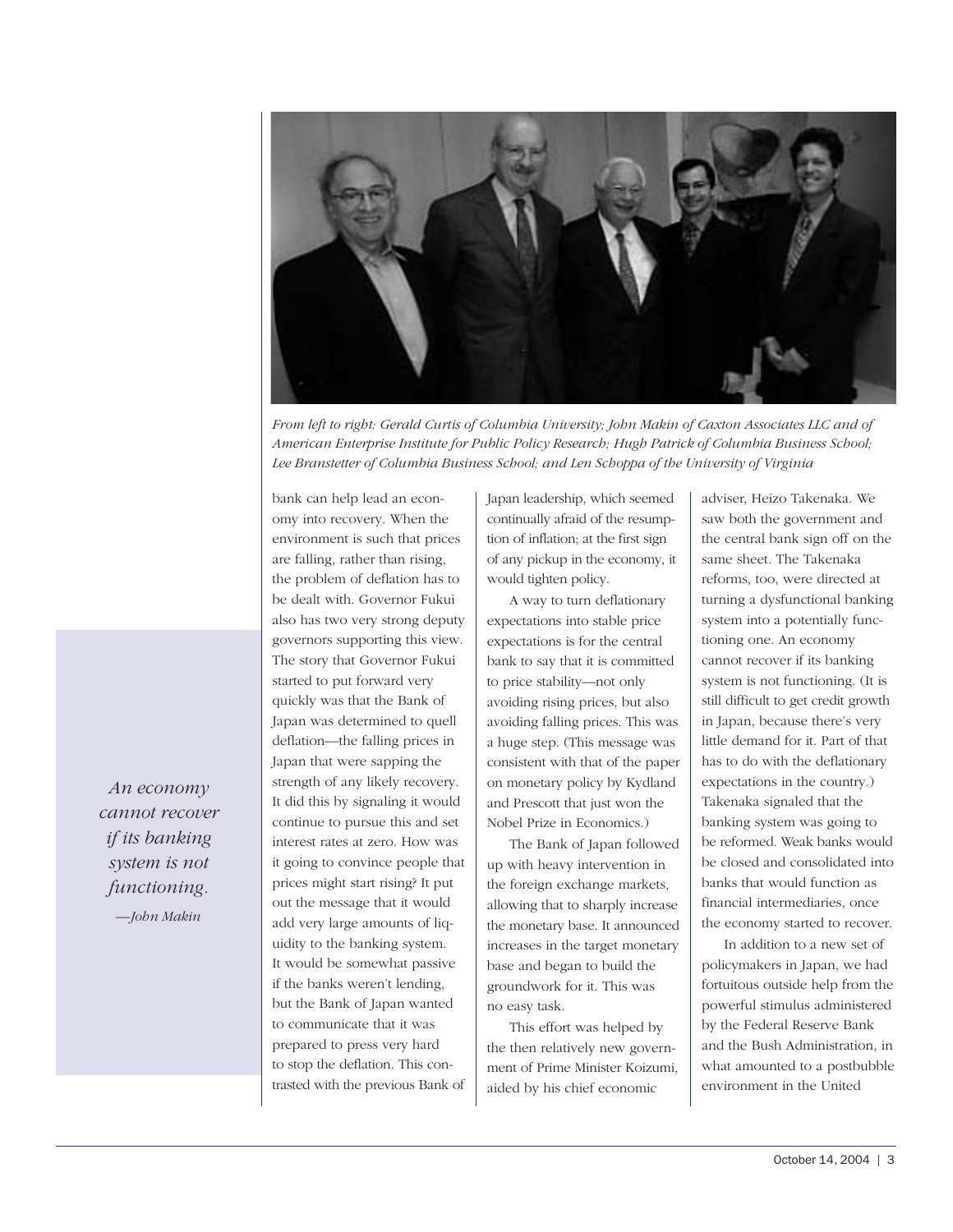States. Ironically, when the U.S. stock market crashed in March 2000 and we experienced the 9/11 tragedy in 2001, we created some preconditions where extraordinary monetary and fiscal stimulus were required in the United States. These were undertaken with more success than those in Japan, because the United States wasn't suffering from a deflationary environment. The stimulus created a very rapid growth in demand in the United States that spilled over into Asia, including China and Japan.

Japan is ideally suited to be complemented by rapid growth in China, as Japan is very good at producing energy-saving capital equipment, and the Chinese ought to be in the market for that equipment. One of the other things that helped Japan expand in 2002 and 2003 was large growth in external demand from the United States and China.

The thing to remember, where there is a deflationary environment in an economy with tremendous excess capacity, is not that supply is scarce, but that demand is scarce. All the economic models are built on the notion that supply is scarce; you have to use scarce resources to maximize output, and the constraint is on available supply. However, in Asia, and in Japan in particular, there still exists considerable excess capacity, and it is demand that is scarce. Thus, when external demand on the order of that created by the Chinese growth surge after 2002 occurs, you get a tremendous boost for exportdriven growth. That certainly helped Japan. It is very helpful if there's a lot of excess capacity, because there is no pressure on prices. The capacity is there; supply is highly elastic, so a rise in demand creates a sharp rise in output at stable prices. Stronger demand was just what the Japanese economy needed in 2002–2003.

There was also considerable help from domestic demand growth in 2003. There are many explanations for this. One, I would suggest, was the ability of the Bank of Japan to convince people that deflation was not going to accelerate, that exchanging money for goods made sense. The insidious thing about deflation is that it's dynamically unstable, and in a hyperdeflation, the rate of return on holding money rises exponentially. You're always tempted not to spend now if you think prices will be halved sometime later on. When everybody waits, excess supply of goods becomes more and more pronounced, prices go down, and so on. You have to break that cycle.

Central bankers hadn't seriously thought about breaking a cycle of deflation since the 1930s. When Governor Fukui, the Bank of Japan, and the U.S. Federal Reserve Bank began to think about this issue, they realized that the central bank had to convince people that prices were not going to be lower next year. One way to encourage that was to send the message that the central bank would create as much money/liquidity as was necessary to make that

happen. That is easier said than done, but I think that may have had something to do with the jump in personal spending that mirrored the drop in the savings rate in Japan.

One of the problems that Japan will have to confront when the economy does recover is that interest rates will rise. I am concerned about this, because in a normal economy, the real return on ten-year notes will be about 3 percent. In 2003, the return on ten-year notes in Japan dropped to as low as 50 basis points, consistent with powerful deflationary expectations, but as the economy recovers and prices stabilize and other returns go up, interest rates will rise. For Japan, this is a problem because there's a large stock of outstanding debt, roughly 140 percent of GDP, with a deficit of about 8 percent of GDP. By comparison, the U.S. deficit is probably about 4 percent of GDP at maximum and our debt runs about 40 percent of GDP, substantially less than in Japan. Higher interest rates will create some dislocations as Japan returns to price stability.

After mid-year, we saw that the second quarter growth numbers were much weaker than had been expected. Most troubling, the growth of nominal GDP turned negative for the first time in more than a year. That means that the money value total output actually fell in the second quarter after very strong growth beforehand. One problem was much weaker domestic demand and weaker investment numbers.

*In Japan there still exists considerable excess capacity, and it is demand that is scarce.*

*—John Makin*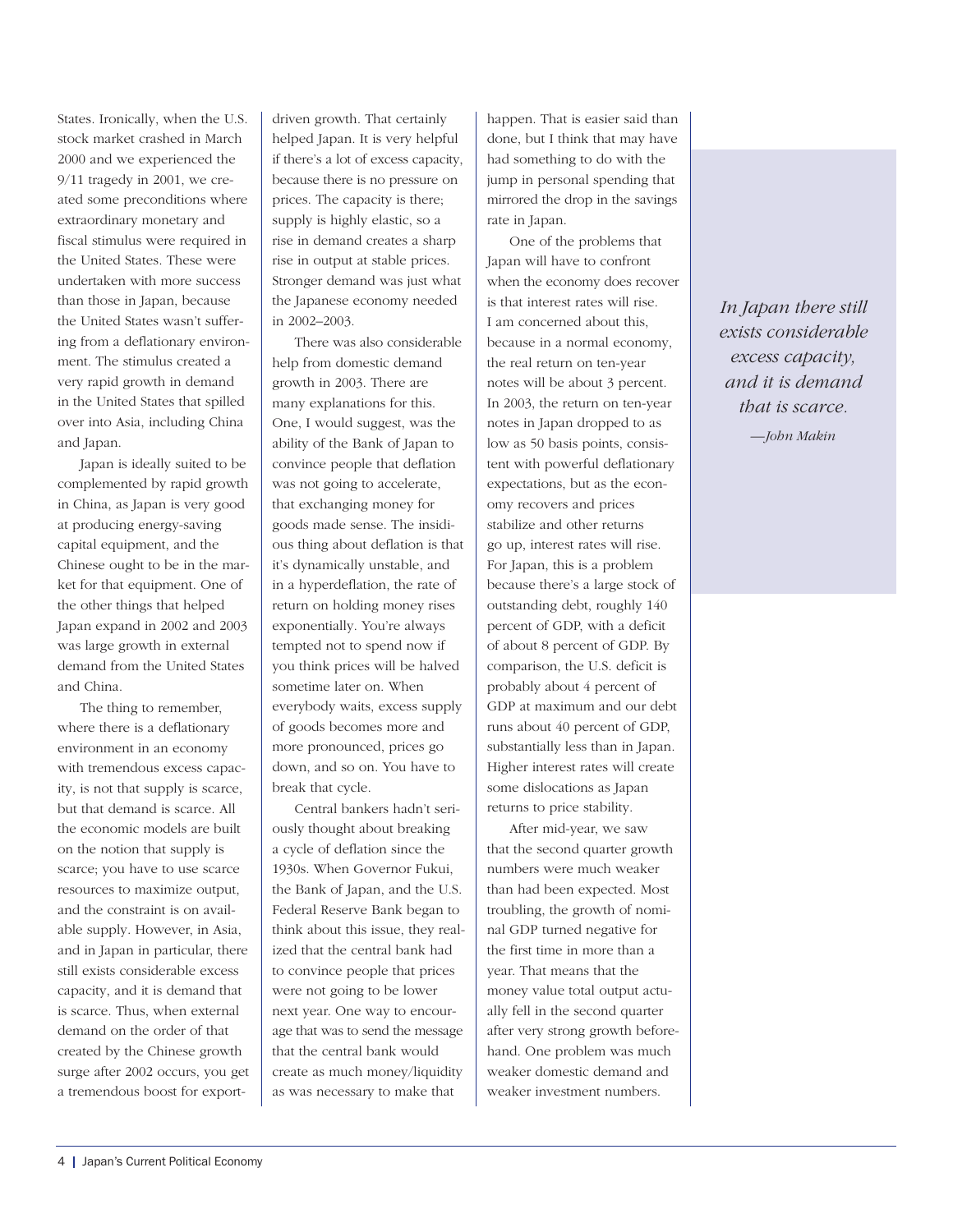The only real growth was coming from some external stimulus that was still operating. Some other growth was coming simply from inventory accumulation. Clearly, as we moved into the second quarter of the year, the Japanese economy slowed sharply. As we go forward, it's questionable whether we are out of the woods. It's as though the Japanese economy were a patient: we administered some medicine, it seemed that he was up and running, but now he's having a slight relapse. (In fact, third quarter data also showed zero growth.)

The other problem for Japan, which is heavily dependent on external demand, is a possible slowdown in the United States and, by implication, in China. That may be related to the oil shock that has hit in the past six months. The price of oil has risen from an average of between \$25 and \$30 last year to a range now of \$45 to \$55. One problem is that if prices stay at this level, U.S. growth will slow, Japanese growth will slow, Chinese growth will slow, and world growth will slow. The IMF claims that if oil prices stayed at these levels, Japanese growth would probably drop by at least one percentage point, possibly more if we see that happening in the context of a slowdown of global growth. That is a serious problem.

Moreover, domestic demand in Japan seems to have weakened again. The employment situation isn't improving as rapidly as we thought. I think the health of the Japanese economy

is much more in question now than it was in mid-year, when I was a good deal more hopeful. As usual, the oil shock comes at the least opportune time.

That said, I think that the policy apparatus in Japan is still aimed in the right direction. The Bank of Japan knows it is important to continue sending the message that it's committed to maintaining stable prices. My guess is that it would be prepared in the event of another slowdown to increase liquidity even more aggressively. It certainly is committed to not allowing the currency to appreciate rapidly because that's a deflationary incident that it can't afford. It's going to be touch-and-go over the next six months. It would be a lot easier if we weren't dealing with \$50 per barrel for oil.



HUGH PATRICK *Director, Center on Japanese Economy and Business and R. D. Calkins Professor Emeritus of International Business, Columbia Business School* 

I thought that there might be some places where I could some places where I could disagree with John Makin enough so that we could have an interesting debate, but, unfortunately, that's not the case. I want to cover three sets of topics. First, I want to make a few comments about the fundamental transformation that the Japanese economy is in the midst of. Second, I want to turn mainly to the discussion of the current economy in the near future. Finally, I want to talk a little bit about growth in the intermediate and long run.

I think it's important to look at the current economy in the context of what is a more fundamental, longer-run transformation of the Japanese economy that's going to last two or three decades. This transformation has been complicated by the bursting of the stock market and real estate bubbles in the early 1990s. I want to emphasize three dimensions of this transformation.

The first is that Japan completed the process of catch-up growth, which was the miracle we talked about, in the 1970s and 1980s. It moved from a low income to a mature, rich economy, with high income, high level per capita GDP, and that meant, as Japan approached the world productivity frontier, that growth inevitably would slow down. Slowing growth is part of the transformation.

The second dimension is the ongoing demographic transition. This is most appropriately thought of in a 100- or 150-year time span for moving from a higher birth, high death rate gradually over time, particularly throughout the twentieth century, to an economy in which the population has long life expectancy and is aging. The fertility rate is below the rate that will maintain the popula-

*The health of the Japanese economy is much more in question now than it was in mid-year.*

*—John Makin*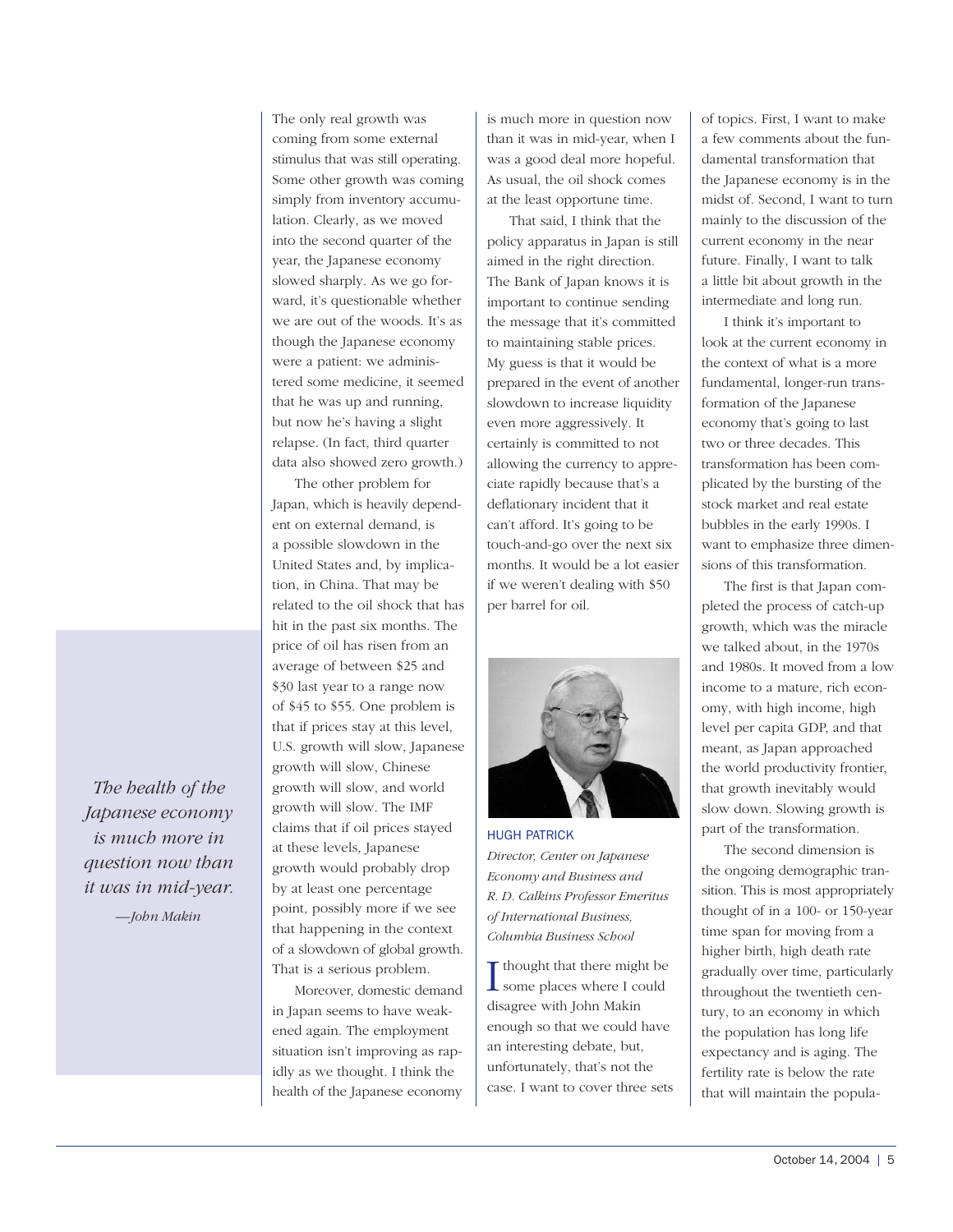tion at a flat level, and that's been true for thirty years. Japan has a rapidly aging population. This means that the number of those of workforce age, which is defined usually as between 15 and 65, has been declining absolutely since the mid-1990s. Probably, Japan's population will peak in two years to just under 128 million and then begin a slow decline. The demographic transition is another part of this fundamental transformation of the economy.

I would argue that the third transformation under way is moving from what might be called "relationship capitalism" to more "market-based capitalism." This shows up in the decline and changed nature of the so-called "permanent employment system," the main bank system, and the system of management's opaque control and power.

Let me turn to the current economic situation. Clearly, the economy is doing quite well, even though it has slowed from its peak earlier this year. The slowdown from peak is not that surprising; you can't expect it to continue forever. For me, the key issue is the one that John Makin identified: Is Japan now on a path that leads to self-sustained long-run growth, or is it simply having the best of three cyclical upswings that have been the pattern of the last twelve years?

As much as I would like to believe it, and I think many Japanese—particularly policymakers—do, I think it's premature to say that Japan's growth process is sufficiently

strong to make itself sustaining and able to get on to the return to substantial growth. I have five reasons why I'm still worried about the economy.

The first is one John mentioned: inadequate domestic demand. The long-run structural problem has been that Japanese domestically have saved a lot more than they have been willing to invest for almost a quarter of a century now. The problem has been what to do with those savings. That is underpinned by this extraordinarily easy fiscal situation, a big budget deficit, and an extraordinarily easy monetary situation in terms of the Bank of Japan's zero interest rate policy.

In the last three or four years, the decline in the household savings rate has accelerated. Now, the household savings rate seems to be rather low, and that is a positive thing, because it means consumption has been maintained at the expense of savings. We don't understand exactly why that has happened. I think a lot of it has to do with the fact that older people who might have saved their money to give to their children are now spending that money to take care of themselves. Older people have benefited from the windfall rise in the value of their house and other assets, and now, since those values are evaporating, they're continuing their lifestyle. It's just that their children are going to inherit less.

The problem now is that companies continue to have rather high net savings rates over and above their investment and actually have surplus cash flow. In the short run, they need to do that to pay off their loans, but in the longer run they're going to have to think about a system that has incentives to pay out more dividends. They need to get more of that money out of their corporate savings and into households that will spend some of it.

My second problem is the high budget deficits. I agree completely with John that Japan has to have an easy monetary policy until well beyond the point when the economy starts to recover, in order to maintain the expectations that growth will persist. The Bank of Japan says that a slight positive increase in the consumer price index is a signal that it should go ahead and start to raise interest rates. My feeling is that it should delay that, and the target should be a CPI increase of 1 percent, because the CPI has a technological bias. Price stability is really a 1 percent CPI increase.

Third, I really worry about the labor market. Japan now has a 4.8 percent unemployment rate, which by American standards is pretty good, but by Japanese historic standards is pretty bad. Still, I don't think that's the most important indicator of the conditions of the labor market. The fact of the matter is that the participation rate of those of working age is the lowest it has ever been historically. Between 1997 and 2003, employment declined by 2.4 million people; 1.2 million

*It's premature to say that Japan's growth process is sufficiently strong to make itself sustaining. —Hugh Patrick*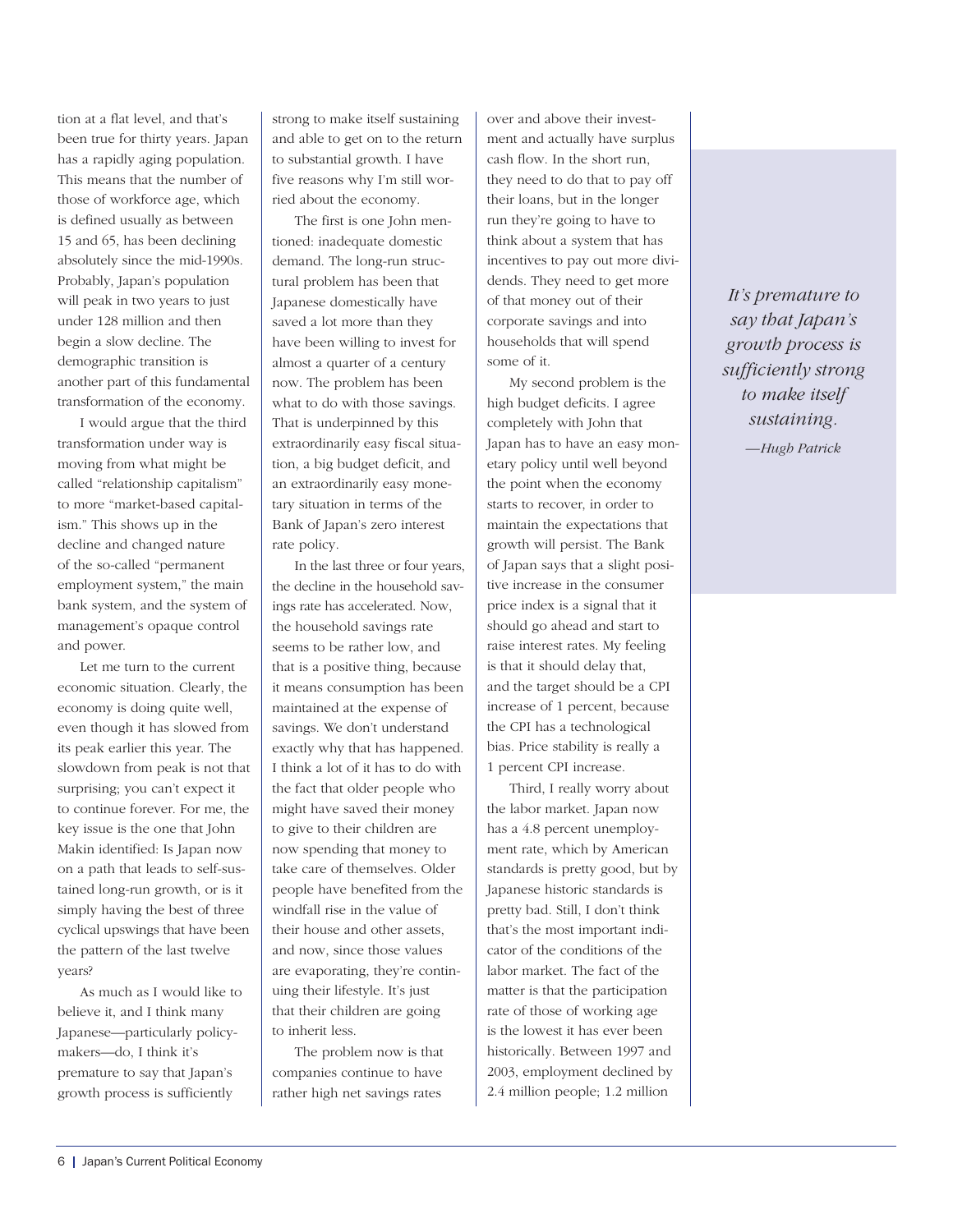lost their jobs, and 1.2 million either never entered the labor force or left it. That is shocking. What's even more important is that almost all increases in employment we see are parttime jobs, not full-time ones. Part-time and temporary workers now constitute a quarter of the labor force. That's far too high; it hits young people disproportionately.

Those who are age 20 to 24, who are the so-called "idle labor" (people neither in school nor with a job) are 17 percent of their age group's labor force; 28 percent of young males and 35 percent of young females have part-time jobs. Surveys indicate that most want fulltime jobs. One of the long-run costs of Japan's mediocre economic performance of the last twelve years is that young people are not getting the job skill training that they used to receive in the past. That's going to be costly in the longer run.

John and I agree that inadequate demand is a key problem, but there are also problems on the supply side, as well. Companies are burdened with the excess debts that they took on in the bubble, and they've been slow to restructure; the process has taken far too long. Japan has had what we've called "zombie companies" for about twelve years now, and finally they are being dealt with. *Daiei* may be taken care of, according to today's newspaper. The process has been very slow.

Banks, on the whole, have now overcome the likelihood of a systemic crisis, because

of their high, nonperforming loans, but the reality is that the capital base of almost all banks is still extraordinarily weak. Banks need more capital and better business models.

Incidentally, the supply side problems, that is to say the inefficiencies of resource allocation, are even more pronounced in government financial institutions and local government enterprises. Those are much harder to tackle, because they are political and are not subject to the same degree of market pressures that private firms are.

Finally, John has alluded to the huge budget deficit and the huge government debt to GDP ratio. These are very important issues, both economically and politically. Len Schoppa will talk a bit about the politics of it. The Japanese government's share of GDP is relatively low, in terms of its purchases of goods and services. It's more like the United States, not Europe, but it has to be the biggest financial intermediary in the world. It's a huge collector of savings and a huge lender of those savings, through various government financial institutions. When we talk about the government debt, we have to strip out those financial assets and liabilities. The correct measure of government debt is the net debt (liabilities minus assets). It turns out that about half the government bonds are held by government institutions, including the Bank of Japan. So, they are a wash on a consolidated basis. That is important.

For instance, the government has borrowed the yen equivalent of \$820 billion to buy foreign exchange reserves of \$820 billion. You certainly want to subtract that and count it as an asset, if you're worrying about the debt. Conceptually, you want a net debt figure rather than a gross debt figure, and that gets the government debt/GDP ratio down to around, 60, 70, or 80 percent, instead of 160 percent. The reality, however, is that the net debt itself is increasing very fast, the budget deficit is only beginning to slow down, and it is still very high. So, how should the debt be dealt with? There are three issues. The first is timing—how rapidly (or slowly) should the process of reducing the government deficit occur? I think the Japanese government is trying to do it too fast; it talks about a primary surplus of zero by the year 2012 or thereabout. It should think of a slower, more gradual process, so that the costs are shared over a much longer time period.

The second issue is how much taxes must be raised in the long run to meet the commitments to elderly people, such as pensions and health care. That really depends on the assumptions you make about the long-run future. The nature of the demographic transition needs to be considered. Will the Japanese population decline forever and disappear? That is very unlikely. When will it stabilize, at what rate, under what circumstances? These are key assumptions. How should

*The capital base of almost all banks is still extraordinarily weak. —Hugh Patrick*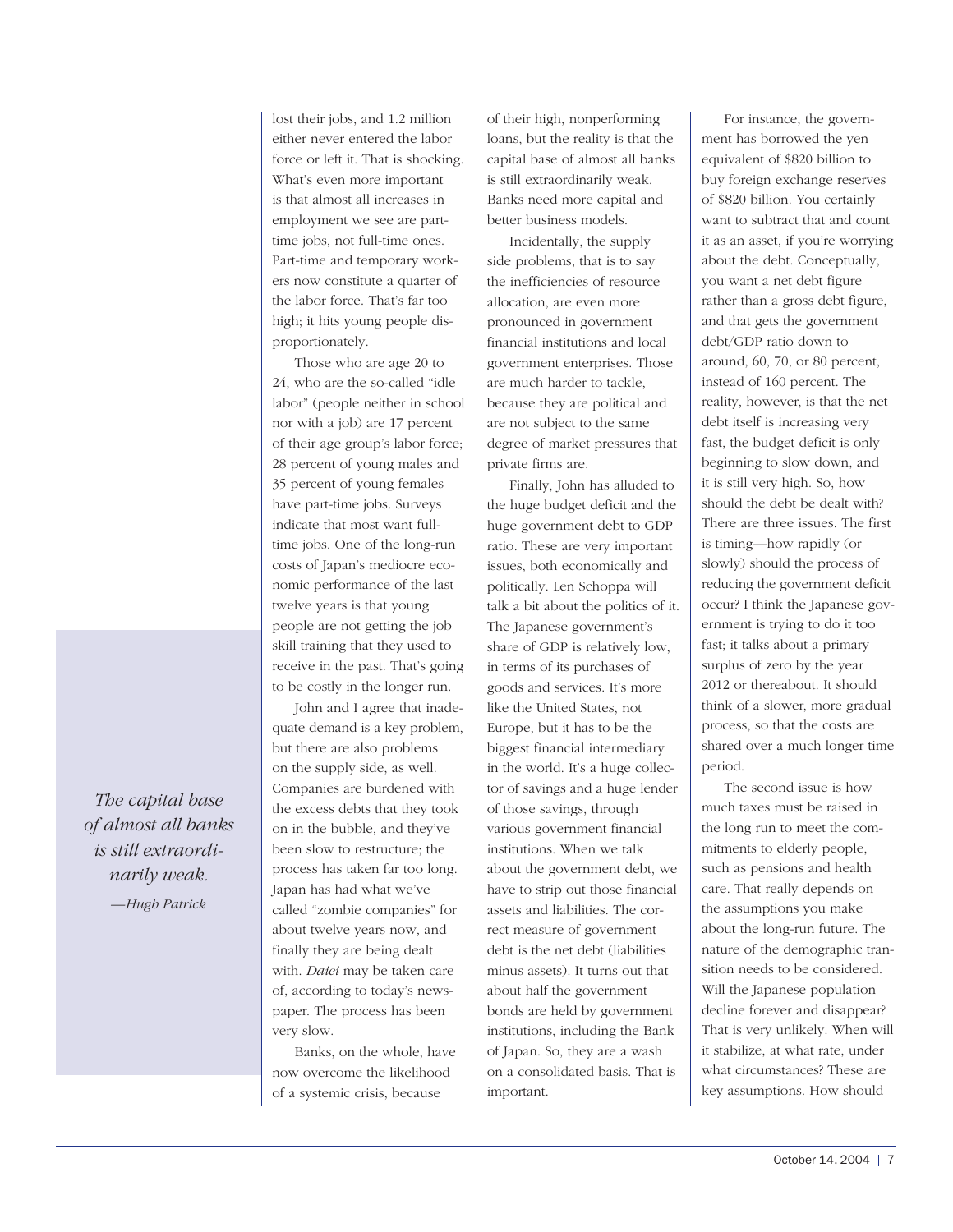the generational costs be spread? Should taxes go up, so that you get a balance within ten years, within a hundred years, or somewhere in between? That is another kind of policy issue that's important.

The third issue is to what extent elderly people should benefit from the growth of the economy as a whole over time. Should their pensions go up as the economy rises? How could that be worked out? Given these basic variables, you can do simulations that come up with all kinds of different solutions. Our colleague David Weinstein has done a very careful analysis, with perhaps optimistic assumptions, which suggest the taxes, as a share of GDP, do not have to go up very much, and that much of the current political debate is based on misguided economic analysis. That paper is very controversial. It's a good paper, but when you're talking about the projections, you have to look at what the assumptions are. Regardless, this continues to be an important issue, probably even more politically than economically.

Japan can grow 3–4 percent a year for the next five years, if it were able to absorb its labor and use it fully and effectively; that's really an aggregate demand problem. In the longer run, as with other rich countries that are at the technology frontier, Japan probably cannot grow more than 2 percent per capita, once this surplus labor has been absorbed. No other country has grown faster than that over ten-year periods, so

it's unlikely that Japan will be able to do so. Thus, 2 percent per capita growth is the most likely long-run potential growth. Many people would say it's only 1.5 percent per capita, or something of that sort. Since the population is declining, that means the GDP growth rate will be about 1.5 percent or less.

There are a couple of positives that, over time, will accelerate the growth rate, as the adjustment occurs. One is that productivity, which is extraordinarily high in manufacturing, is extraordinarily low in many services. As Japan is able to raise productivity in services, it will obtain an additional efficiency kicker, and that will be very helpful.

The other positive is that even though the public sector is not large, it has many pockets of inefficiency: redundancy and high wages. As that adjustment occurs, Japan will achieve a more efficient use of resources. However, that's more politically difficult, because you're running up against the vested interests that are supporting the politicians.

My analysis suggests the economy could grow well for the next three, four, or five years if the policies were right. After that, the economy will grow at 1–1.5 percent a year, if the demographic pattern continues. The only thing that would change that and increase the GDP growth rate would be a major change in immigration policy. Ten or fifteen years from now, Japan will have to decide on this issue.

## **DISCUSSION**

#### AUDIENCE QUESTION

ould you expand on your comment about Japan thinking about its immigration policy? Also, Japan is lending a lot of money to the United States to support the war in Iraq. What do you think of that?

# HUGH PATRICK

The Japanese don't think<br>they're lending money to the United States to support the Iraq war. They're lending money, because they don't want the yen to appreciate. It's very simple. They want to maintain foreign demand in a situation in which domestic demand has been fairly dicey. I agree with John's point that the yen is not likely to appreciate very much. I think the real kicker there is China. If the Chinese exchange rate did appreciate vis-à-vis the dollar, it would make it easier for all the Asian countries to have their currencies appreciate. They may want to have greater stability to the Renminbi than to the dollar. I don't see that coming about any time soon.

As for immigration, of course Japan is thinking about it a lot and discussing it privately. Nothing has been talked about in public because it's such a taboo, difficult subject. One scenario is that Japan will engage in five-year contracts, as it did in the late 1980s and early 1990s. This would have the understanding that the immigrants don't bring their families and that they leave at the end of five years. That could be done extensively for

*The only thing that would . . . increase the GDP growth rate would be a major change in immigration policy.*

*—Hugh Patrick*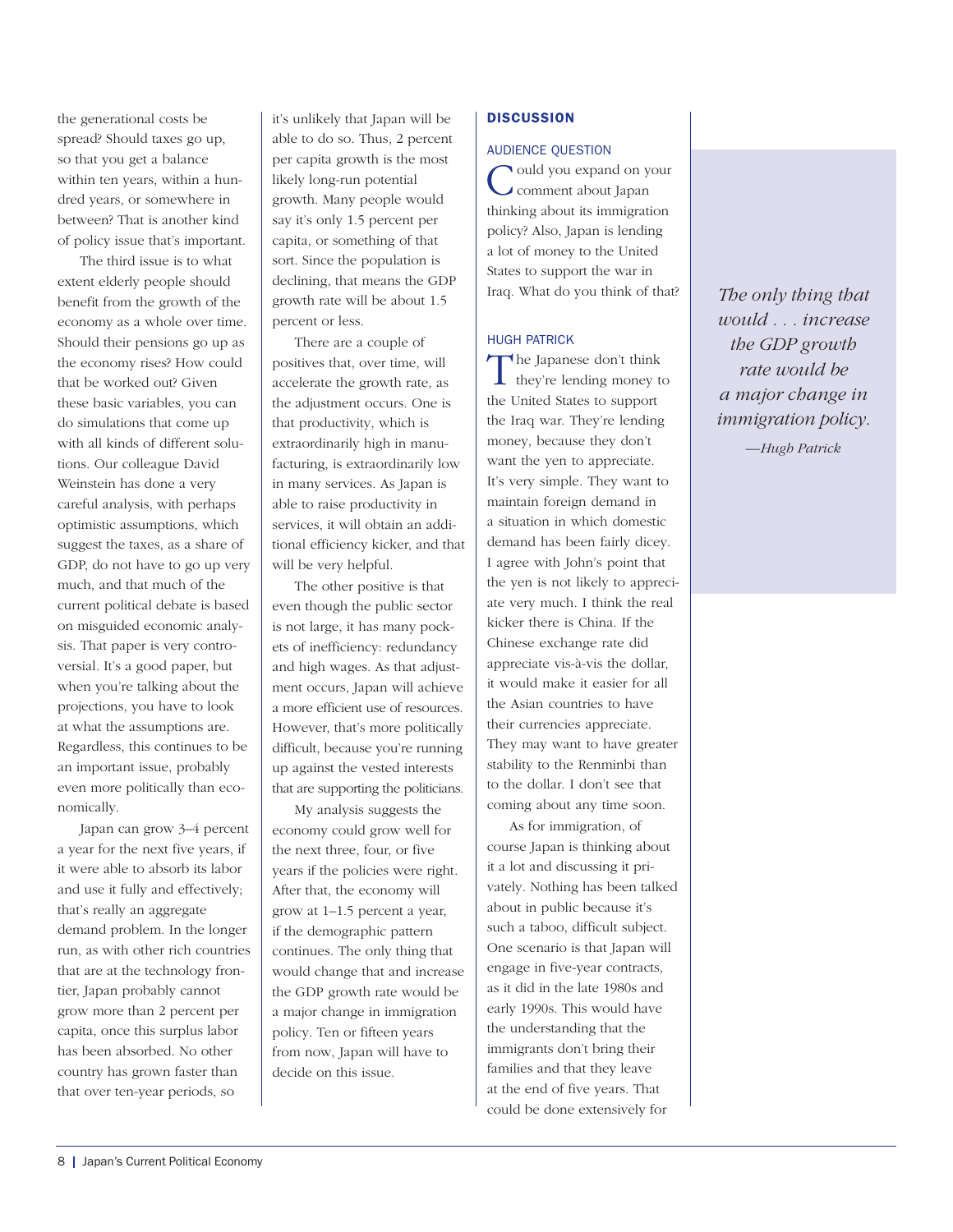the provision of health services to young Filipino or Thai women. You might do the same things for unskilled workers. The question is, how do you prevent them from becoming permanent immigrants? I'm thinking of this from a very Japanese view, because the basic issue here is that Japan is such a homogenous society. Is it prepared to give up that homogeneity for the sake of meeting labor shortages? My guess is no, but I don't know. I'm not Japanese. This is going to be an issue that the Japanese are going to have to decide.

# AUDIENCE QUESTION

VJ on't Japan's budget deficit become a huge burden that will adversely affect the Japanese economy, especially when interest rates go up? Won't Japan become another Argentina financially?

# JOHN MAKIN

You've hit on an important point: why is the big budget deficit a problem for Japan? In one sense, it's very tempting for the Japanese government to borrow, because they can borrow short-term at ridiculously low interest rates, like seven or ten basis points. It's almost like printing money; government bonds are interestbearing liabilities, and money is a non-interest-bearing liability of the government. Deficit financing for the Japanese government is also almost like printing money.

A problem arises if you have a large stock of debt outstanding that is short-term debt, but you still have to refinance it, because you are not in a position to pay it back. The terms on which you refinance may be that you have to start paying 2–3 percent instead of virtually zero on the new financing. The classic way in which debt finance booms end is that when it comes time to roll over the debt, if the economy has picked up or inflation has returned, instead of borrowing at 5/10ths of 1 percent you borrow at 1 percent. Your borrowing costs go up so rapidly that you have to actually raise taxes to cover it. It's easy now. The problem arises with a large stock of outstanding debt at a time when the economy recovers. The cost of financing gets a lot higher.

Suppose you are tempted today to take out a one-year floating mortgage to buy a house worth three times your income. It sounds great. Suppose next year it's time to refinance the mortgage and the interest rate has gone up to four percentage points. The cost of continuing to maintain the borrowing could absorb all of your disposable income. The same thing can happen to a government.

# HUGH PATRICK

J ohn is certainly correct that<br>once interest rates rise, the<br>will increase the government's ohn is certainly correct that once interest rates rise, they cost of servicing its debt as it rolls over. However, the Bank of Japan's policy is not to raise interest rates until deflation ends and good growth is being achieved. That will increase tax revenue and reduce the need for large-scale deficit financing. Unlike households or corporations, the Japanese government can always borrow, in effect printing money if necessary. It will not default on its debt.

# LEE BRANSTETTER

 $\prod$ n terms of the Argentina<br>comparison, there are two n terms of the Argentina important points. First, all the Japanese bonds are issued in yen in the domestic currency, so there's no exchange rate problem. Second, almost all of them are held by the Japanese. Very little of the Japanese government debt is held abroad, so that means it's an internal problem. This is much different from the case of Argentina or other countries that have huge external debts. Japan is the largest net creditor in the world; it's not just foreign exchange reserves—Japan owns all kinds of other assets.

# AUDIENCE QUESTION

T ow can the Bank of Japan  $\perp$  guarantee that deflation will end in the future? Suppose it doesn't. What can the Bank of Japan possibly do?

## JOHN MAKIN

I t is very difficult. If the Bank L of Japan fails, let's say the economy slows down and people become convinced that deflation is going to continue and accelerate. It's dynamically unstable, because they'll spend less money, and the Bank of Japan can only cut interest rates to zero, and the real

*Deficit financing for the Japanese government is almost like printing money. —John Makin*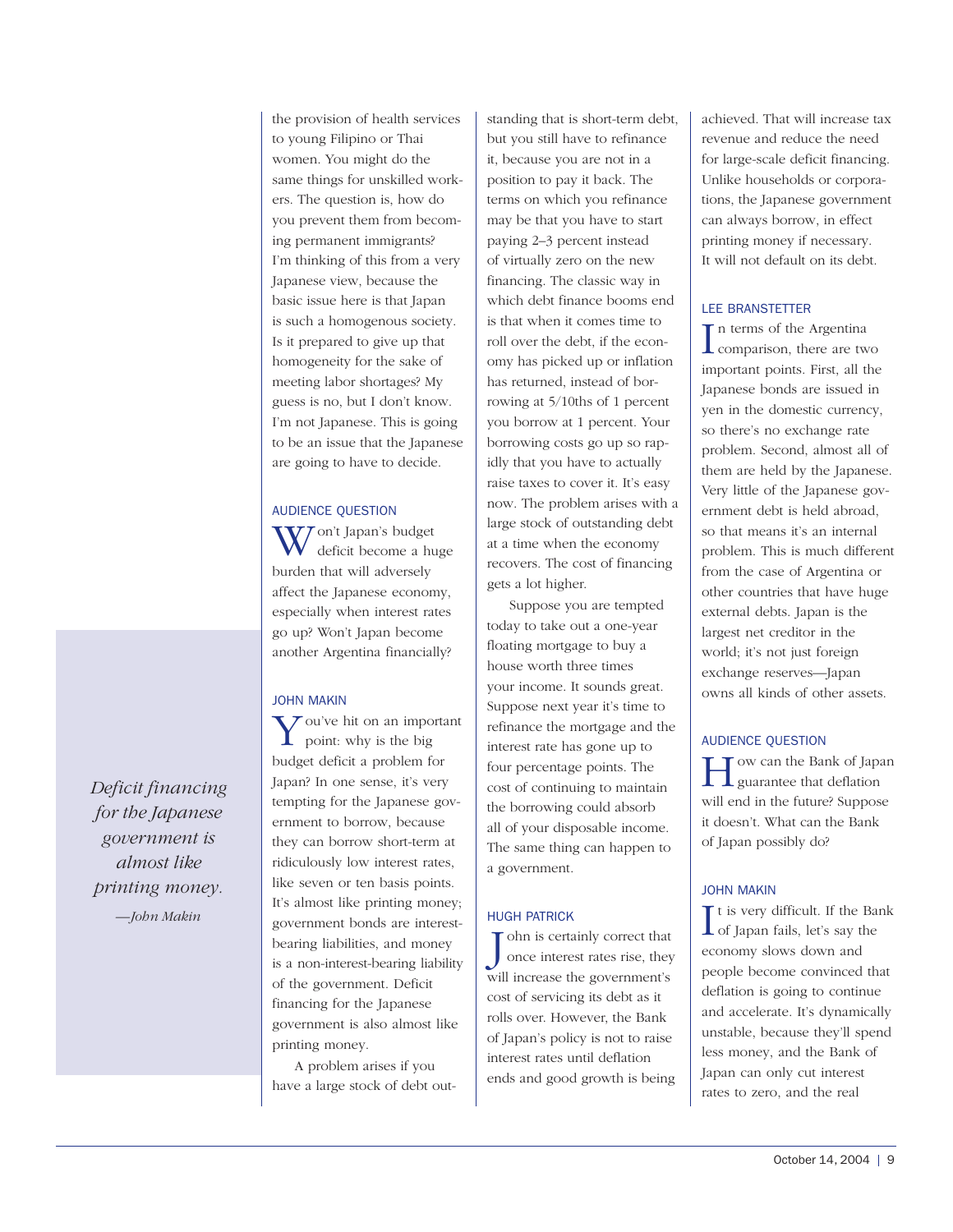interest rate rises as the deflation rate picks up. It is a challenge. Based on the research that has been done at the Bank of Japan and the Federal Reserve, and the policy options at the so-called "zero bound," my guess is that if deflation started to run away in Japan, the Bank of Japan would undertake huge purchases first, then maybe investment grade corporate bonds in the longterm government bond market. Then, perhaps it would buy stocks and/or real estate.

## HUGH PATRICK

If the problem became<br>extreme, you're asking, what **T** f the problem became are the ways the Bank of Japan can convince the market that they are committed to reflation? The basic way would be to do something highly unconventional. Certainly, purchasing stocks or land would be unconventional, but it would be the right thing to do to avoid deflation. Studies have been undertaken at both the Bank of Japan and the Fed to cover this contingency. There's more they can do by broadening out the scope of the assets that the Bank of Japan is willing to purchase, essentially by printing money.

I am not afraid of the government deficits. I've been saying this for several years macropolicy, in fact, consists of both monetary and fiscal policy—Japan should engage in a short-term fiscal stimulus to get out of deflation and to get the economy back. After that is taken care of and the economy is growing again, the government could end that fiscal stimulus. I'm one of the few people who think that the government should cut taxes. I wouldn't increase government pork barrel expenditures on more public works in some politician's neighborhood. My statement is theoretically correct and politically impossible.

We can understand it conceptually, but I think fiscal expansion is politically so unlikely that we just have to say it's not in the range of feasible policy. That says something about the ignorance of Japan policymakers about macroeconomic policy. Professor Hamada of Yale spent two years as head of the research institute in the Cabinet Office. On his return to Yale he said, "You know, I can understand microeconomic policy in Japan, because it's all vested interests, but macroeconomic policy—it's amazing politicians don't understand it. Well, that's okay, because we don't expect politicians to understand very much, but bureaucrats don't understand macroeconomic policy, and a lot of academics don't understand macroeconomic policy." Hamada was very scathing in his comments.

I would argue it's more than that. The Ministry of Finance gives primary emphasis to the autonomy of its various bureaus. The Tax Bureau says, "Never cut taxes!" The Budget Bureau says, "Never raise expenditures!" When you have such a strong mind-set in the Ministry of Finance, it makes it very hard to have a sensible macroeconomic policy.

# SESSION II: JAPANESE POLITICS



LEN SCHOPPA *Associate Professor, Department of Politics, University of Virginia*

**I** will talk about what I consider to be the fundamental sider to be the fundamental feature of Japanese policy debate and politics today and for the foreseeable future, the characteristic of fiscal stress. It's something we've already been talking about, with the discussion of how so many Japanese are preoccupied by the public debt and the fiscal problems, regardless of what a number of Columbia economists are telling them. It is a real preoccupation. I got a real personal sense of that a couple of years ago, when I was interviewing a senior Ministry of Finance official, and he started lamenting on how the Ministry of Finance had lost control of the budget. It was a time when the Ministry of Finance had been caught up in a number of scandals, and it was spending loads of money on public works projects. The official was convinced that the Ministry of Finance had lost credibility and would never have a chance to bring Japanese public finances back into order.

As can be seen from the presidential debate last night

*I'm one of the few people who think that the government should cut taxes. —Hugh Patrick*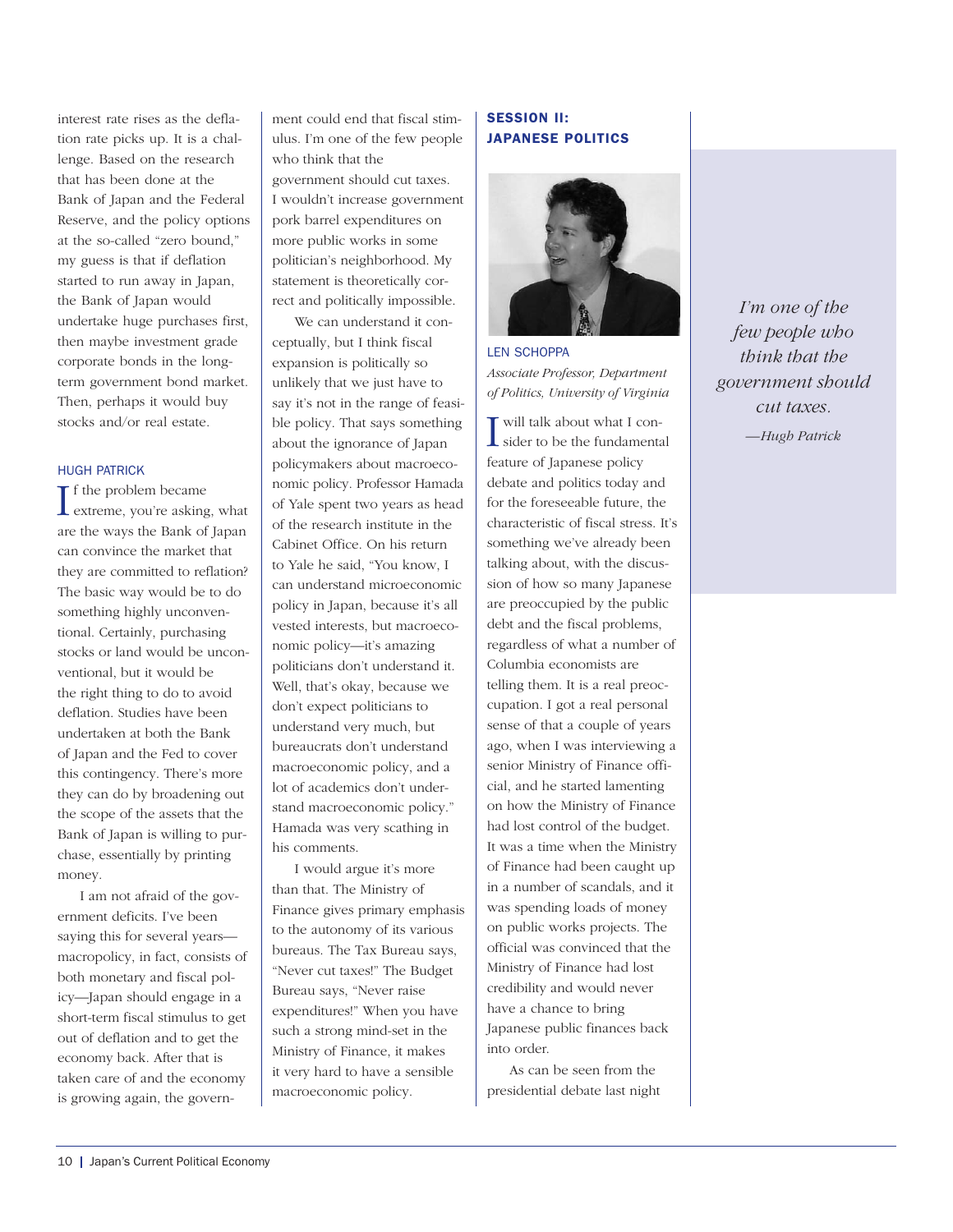on television, what we hear from American politicians is tax cuts, tax cuts, tax cuts on one side, and government spending, government spending, government spending on the other side. This way of American politics is quite naturally a very common feature of politics around the world. What politicians like to campaign on is offering lots of goodies on the spending side and, if possible, cutting taxes at the same time. It's an incredible contrast to the situation in Japan.

Koizumi became incredibly popular in Japanese politics when he first came into office in 2001 under a slogan that said, "structural reform with no sanctuary." He seemed to be saying, "we're going to cut a whole lot of government spending, we're going to get our books back in order, and we're going to have a more neoliberal kind of economic policy." He got 80 percent popularity ratings with this slogan.

We also have talk from the big business community for the last year about the need for tax increases, with the leader of Keidanren coming out about a year-and-a-half ago with a proposal to raise the consumption tax in stages, from its current 5 percent level to 16 percent. An 11 percent tax increase over eleven years is what he was calling for. Just imagine in the American context the business roundtable calling for a 10 percent tax increase on everyone and everything.

We have talked about spending cuts and tax increases dominating the politics of

Japan, and we heard from Hugh already about how there seems to be a sense of urgency in that Japan needs to bring its fiscal position into a primary balance by the year 2012. Koizumi talked about this in his speech a couple of days ago. The Ministry of Finance has been talking about this also. This seems to be where many people are going in terms of budget policy.

What I want to talk about today are the reasons why Japanese politics are so focused on this fiscal stress situation. I will look at the issues that are in the policy debate in this area, and, finally, how that relates to the prospects for Prime Minister Koizumi and the Liberal Democratic Party (LDP).

This focus on fiscal stress means that the policy debate, and politics as a whole, is now concentrated on at least zerosum conflict, or, you might even say, diminishing-sum conflict. For many, many years Japan had rapidly rising tax receipts, rapidly rising budgets, and the LDP thrived in a day when it could offer goodies to everyone and tax cuts, too. Suddenly, Japanese politics are operating in an environment in which they need to raise taxes and cut spending every year, just to avoid putting the budget deficit into worse shape. The questions are, what should we cut and what should we raise?

I'll talk later about some of the political reasons why fiscal stress has become the dominant theme of politics, but there are underlying economic reasons for this as well, which we've

already started talking about. One is that Japanese tax revenues currently cover only half of what the government is spending. How can we go on indefinitely in this kind of situation? Of course, the economists can tell you that if you just get your economy growing again, and inflation going again, the tax revenues should go up. Disturbingly for the Japanese, however, they've had a couple of quarters now of 3 to 4 percent annualized growth, and their tax revenues haven't gone up yet to the degree that would have been expected. They're getting quite nervous about this.

Second, spending is being pushed up rapidly by aging. This is almost an automatic annual increase in spending that the Japanese government has to absorb on health care and pensions, because the population of older people is growing.

Third is Japan's interest rate burden. What Japan needs to pay in interest every year has gotten about as low as it can. The Japanese have been able to increase the size of the public debt through the 1990s, while actually keeping their annual interest payment burden stable, because interest rates have been so low. They kept rolling over old debt that they may have financed as much as 6 percent or 5 percent at new rates of .5 percent or 1 percent. As long as you could do that, you could increase the budget deficit without having interest payments going up, but they've exhausted that opportunity, and from this point, interest

*Japanese tax revenues currently cover only half of what the government is spending.*

*—Len Schoppa*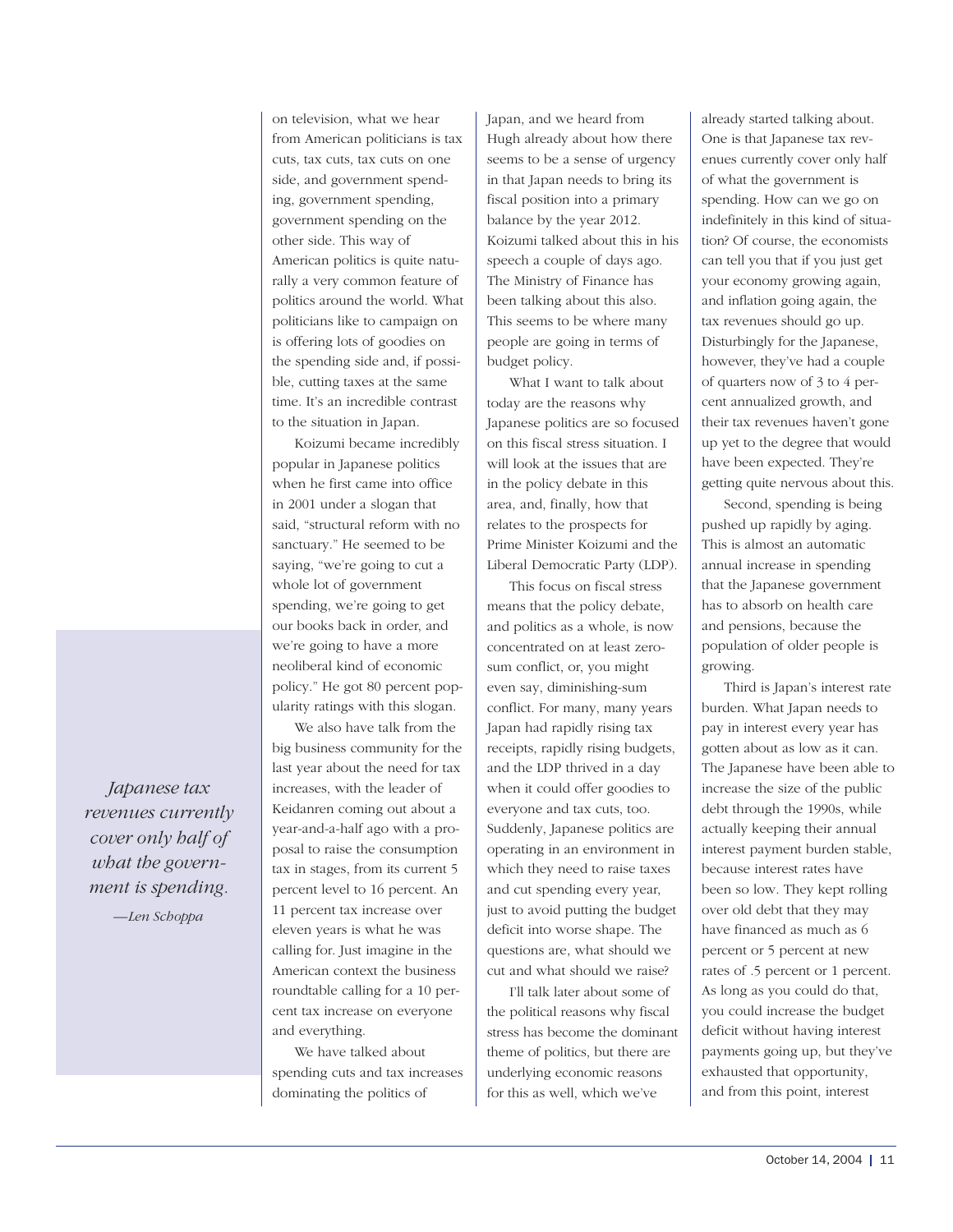rates can't go any lower. As they continue to increase the size of their debt, eventually they will see portions of the budget that have to go toward paying the rising interest, and that makes people concerned.

Let's talk next about the political reasons. The Japanese, with a lower house and upper house, have staggered election cycles. They seem to have an election almost every year. There's always something to talk about. Finally, they've exhausted their elections, and they've gotten to a point where they could go three full years with neither a lower nor an upper house election. This has not happened in Japan since 1986–89. In the period since 1989, they've had an election nearly every year or every other year, and this has kept politicians focused on keeping the voters happy, first and foremost. They wouldn't raise taxes and wouldn't cut spending. Finally, they have an opportunity. Many people think the politicians have no excuse now; they're not facing the voters for another three years. Now is the time to really push this agenda of tax increases and spending cuts, while we have this political opportunity.

The political opportunity is also there because of Prime Minister Koizumi's position. Usually, the Japanese prime minister is fighting to hold onto his job. Rarely is he able to last more than two years, and the term limits don't even become an issue for most prime ministers. The last time this became an issue was in the 1980s.

However, Koizumi has reached the point where he's been reelected. He has two more years in his current term as LDP Party president, and he can't be reelected again as its president. He doesn't need to worry about catering to the LDP and keeping the factions and the backbenchers happy. He, too, is relatively free to promote an agenda of tax increases or spending cuts during his remaining two years.

With the election cycle and the prime minister operating in this way, and the Ministry of Finance trying to take advantage of it, everybody is pushing to do something about the budget deficit now.

These are the issues on the agenda and they all have to do with spending cuts and tax increases. The first issue that Koizumi has started to tackle is cuts in public works spending. Koizumi gained a lot of popularity by delaying public works projects and showing the voters that he's not going to continue the old LDP ways. Still, the Japanese government continues to spend more on public works than any other advanced industrialized country, and especially for a mature economy, it's inappropriate to continue spending at these levels. This brings us to the next two terms, *privatization* and *fiscal decentralization.*

These are buzzwords that Koizumi has been talking about for the last two years, as he tackles the more difficult structural issues that are behind the high spending on public works. If you're going to bring public works spending in Japan down

further, you've got to get the postal savings system under control. The postal savings system sends a huge amount of savings into inefficient public works projects and other kinds of public investment. If you've been following Japanese politics, you know that Koizumi's new big issue is postal privatization. He's been talking about it since the beginning of his term. He had one big push a couple of years ago that didn't go very far, and now he's pushing it again. He's also talking about the "trinity reforms" in public local government finance, which are supposed to bring spending by the local governments under control.

Let me also introduce the issue of pension reform. This was the big issue last year. The Japanese government was obliged by its pension calendar to tackle a pension system that was unbalanced. Every five years, the government has to bring its books into some sort of balance by, if necessary, raising premiums and cutting benefits. This situation became so dire that it had to do both last year. Koizumi and the LDP passed a plan that involved premium increases. Every year for the next ten or twelve years, the pension premiums the Japanese pay are going to be going up starting this month by .35 percent. Next October it will be another .35 percent. So by the year 2017, the Japanese will be spending 5 percent more of every paycheck on their pension premiums.

At the same time that Koizumi asked the public to

*Japanese governnment continues to spend more on public works than any other advanced industrialized country. —Len Schoppa*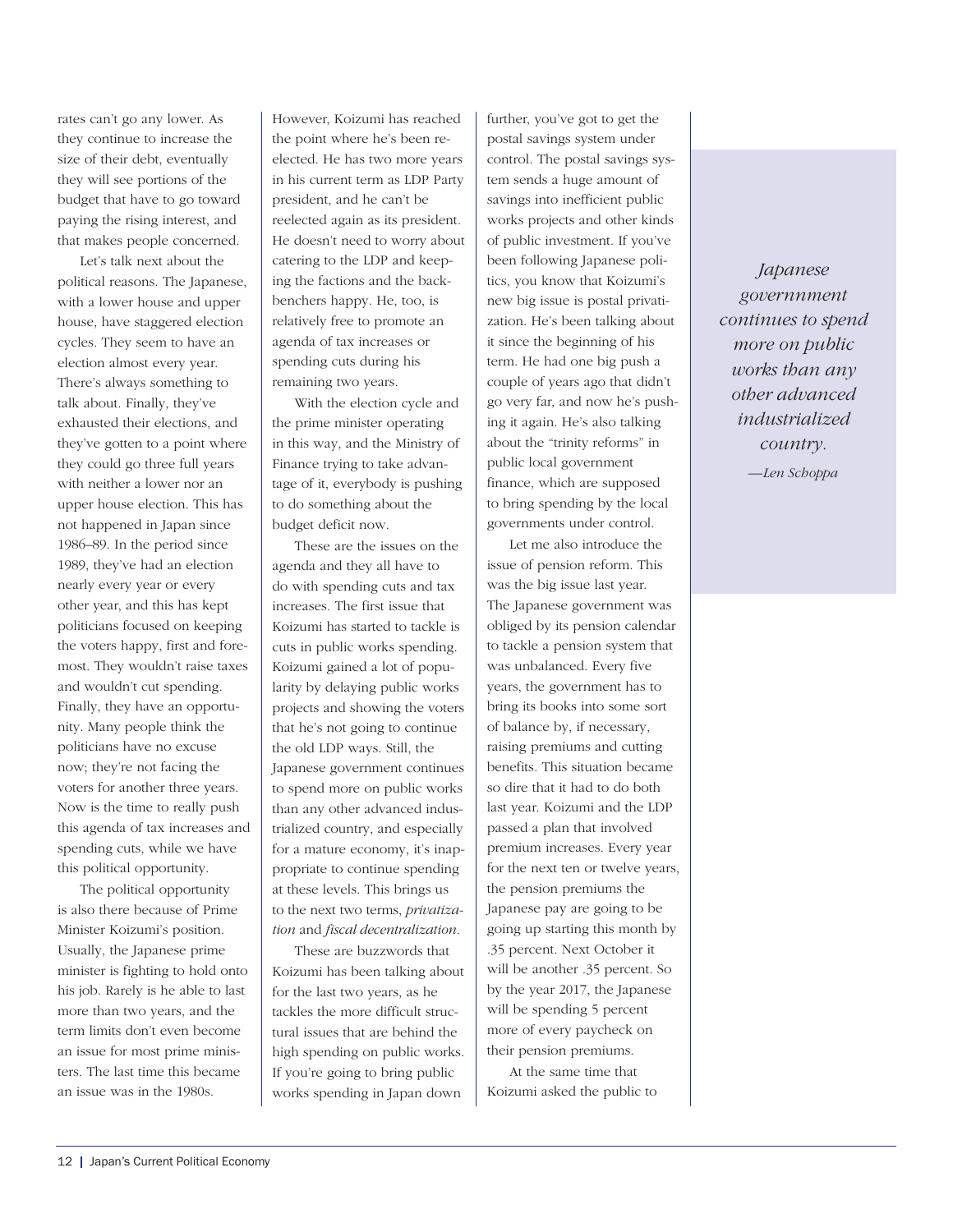absorb this tax increase, he also asked them to accept a pension benefit cut. The Japanese government convinced the public to accept the plan, which involves a new indexing system for pension benefits. It used to be that pension benefits were linked to inflation and wages, so that they increased every year except during deflation. The architects of the pension system realized that the population shrinkage was going to make this unsustainable. They came up with a new system that indexes pension benefits to the total wages produced by the Japanese economy.

That sounds reassuring, if you live in a country where there are always more workers, so as everybody's average wages go up, it seems the total wage is bound to go up, too. However, in Japan's situation, even if average wages continue to go up a little bit, because the number of workers is decreasing so fast over the foreseeable future, they know this is going to result in a pension benefit cut. As the total wage earnings of the Japanese population go down, Japanese pensions earned in the future will also decline. This was passed by Koizumi last year, and it was the big issue in the upper house election this summer. It didn't make Koizumi very popular.

How, exactly, is this affecting politics, Koizumi's popularity, and the LDP's popularity? Well, what's interesting about Koizumi's tenure is that he was amazingly successful for the first two years of his term in building up his popularity,

even as he talked about spending cuts. In fact, by taking on the public works issues, he was able to do, arguably, the right thing economically and still gain a lot of popularity. He took on his opponents in the LDP who wanted to continue spending money on public works, especially those who are heavily invested in political careers that depend on construction spending. Koizumi gained popularity by taking on these people and refusing to accept their arguments.

The problem was that after a few cuts in public works spending, once he began tackling these structural issues, his LDP backbenchers started standing up and challenging him. There's nothing like zerosum politics to get the losers fighting like mad, and that's what the Hashimoto faction did when Koizumi tried to push postal privatization about a year-and-a-half ago, and it came to the legislature. They inserted enough compromises in there to ensure that it became relatively meaningless in terms of affecting the flow of savings through the postal savings system into public works projects.

Koizumi tackled a big public corporation called "Japan Highway," which spends huge sums of money on building highway networks and toll roads. He tried to argue for privatizing this company, and some people working for him tried to design this reform so that spending on highways would go down. When this came before the legislature, Koizumi's backbenchers and

his party inserted enough compromises into the legislation so that there has been no reduction in the planned size of the highway network, despite all of Koizumi's rhetoric. He's come up against the limits of what he can do with his own party.

The remaining reforms that Koizumi has are much less popular. As you go forward to the next issue of postal privatization, this is not the kind of issue that wins 80 percent popularity ratings. Japanese newspapers have been asking the voters what issues they care about, and postal privatization is down at the bottom. Very few people think this is important. They value the post office; delivery is reliable. Japanese letters get there the next day. Postal banks are incredibly convenient, and your money is safe. Voters are not particularly enthusiastic about postal privatization. Koizumi has not been able to explain clearly how privatization is going to trim public works spending.

All this talk about spending cuts, postal privatization, and fiscal decentralization might threaten the structural reforms that would make it difficult for the Hashimoto faction to get the pipeline of money flowing again to its districts. This has increased tension between Koizumi and his opponents within the LDP. There is always talk about whether or not there will be another split of the LDP because of this tension. While I certainly agree that there is a lot of tension, for a split to happen, one party needs to see the advantage in pushing the issue

*Voters are not particularly enthusiastic about postal privatization. —Len Schoppa*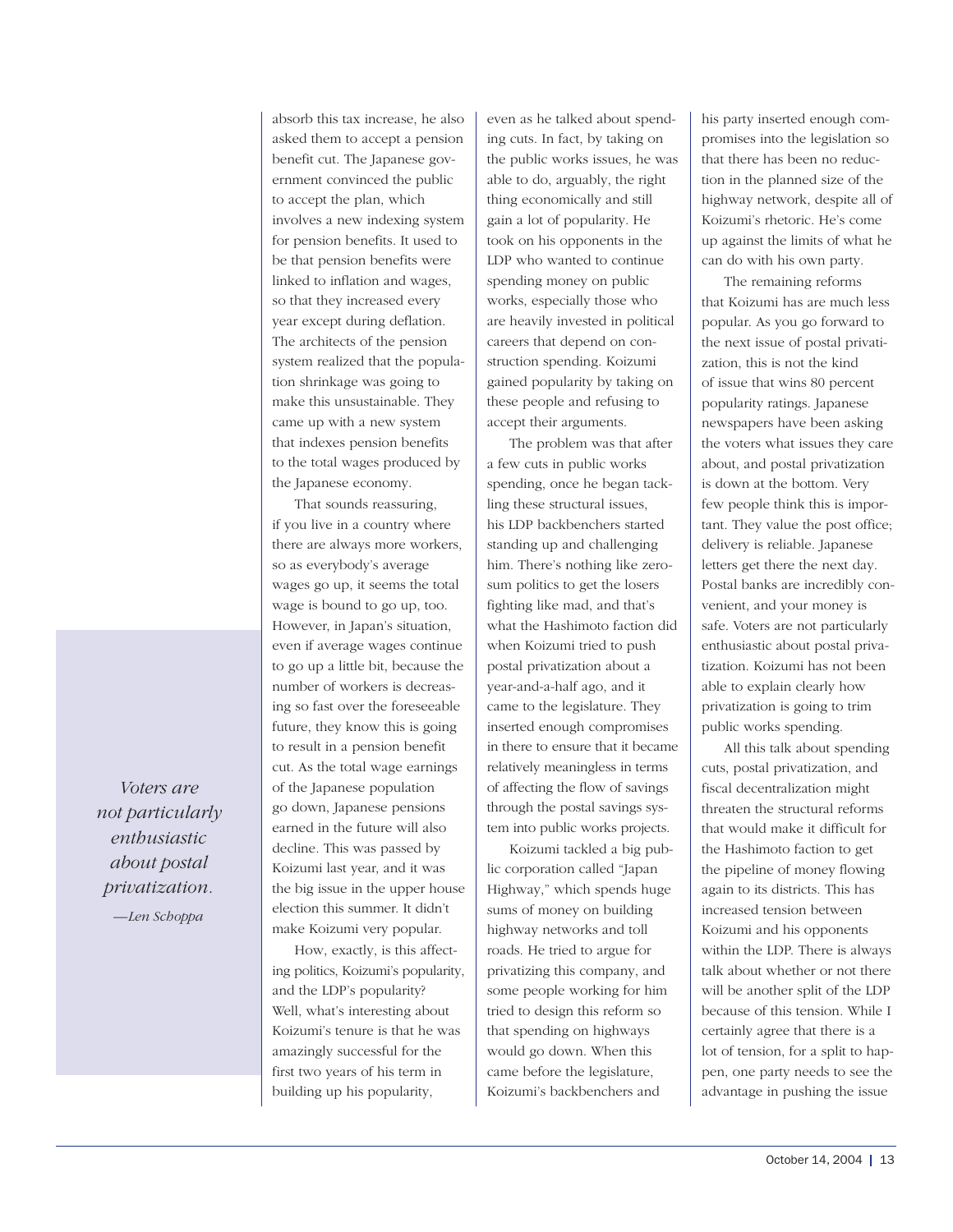to the point of a split. Right now, it gains political advantage by playing up its arguments. The Hashimoto faction gains popularity with its voters in the countryside by taking on Koizumi. Koizumi gains a lot of popularity in the urban areas by saying he's fighting the Hashimoto faction and will stop the flow of money to the pork barrel. They both gain popularity by fighting. I don't think Koizumi's opponents will benefit from a split. If they split the party right now and make Koizumi the victim of some sort of Hashimoto coup, Koizumi becomes a hero, and they don't have a popular leader who can take him on. They're not going to push it to a split.

Koizumi, on the other hand, could have done this two years ago when he was very, very popular. He could have pushed things to the point of a split and been at the head of a popular anti-old LDP movement. He didn't do it then, and now all he's got is postal privatization. It's really hard for me to see how he could say, "I'm going to split the LDP over the postal privatization issue" and expect large numbers of voters and politicians to follow him.

The one possibility is that Koizumi decides to go down in a blaze of glory. He only has two more years; he cannot get reelected LDP president and continue as prime minister in that role. It's possible that as his term is approaching its end, he might see a moment where he can say, "Okay, you're not going to go with my postal privatization; I'm going to bring

down the LDP with me and quit the party, make no plans to lead an alternative movement, and just leave the Hashimoto faction to fend for itself against the Democrats and whoever else enters the political arena."



GERALD CURTIS *Burgess Professor of Political Science, Columbia University*

**I** will have something to say about this administration and will have something to say some of its policies, but first I want to step back and give some historical context to the current situation. It's very important to understand that a lot of what is happening in Japan today is the result of the cumulative impact of changes that occurred in a period that the Japanese refer to as the "lost decade," the 1990s. It was not a lost decade, however; it was a watershed era in modern Japanese history. So much changed in the 1990s: values, lifestyle preferences, and institutions, including the government bureaucracy. There were changes in terms of a substantial breakdown of traditional social networks, which has both positive and negative aspects. There has been a kind of growing personal isolation and anomie, for example, reflected in the pitiful spectacle

of people searching for others over the Internet with whom they commit group suicide.

There were changes in the impact of globalization on Japanese companies. Why are strong Japanese companies stronger today than they were a decade ago? No doubt it has to do with booming exports to China and a new sense of confidence in the financial system, in part, because there's now a head of the Bank of Japan who conveys a sense of competence, which his predecessor did not. Also, it is because there has been a decade of efforts to streamline, to rationalize, and to become more efficient. I want to stress that we cannot understand what is going on in Japan today if we dismiss the past fifteen years since the bursting of the bubble as simply a "lost decade." What was lost was the opportunity to grow the GNP faster, but in the process, many other things were gained.

Now, when we look at politics there does not seem to have been much change over the past decade, at least at first glance. In 1993, many observers believed that the LDP had no future. More than a decade later, it is still in power, albeit in a coalition. Not that much has changed on the surface, but there are undercurrents of change. There has been a serious weakening of the structural supports for the political system, the economic system, and, in many ways, the social system in Japan. As these pillars have eroded, a process has been put in place to create new struc*The 1990s was not a lost decade; it was a watershed era in modern Japanese history. —Gerald Curtis*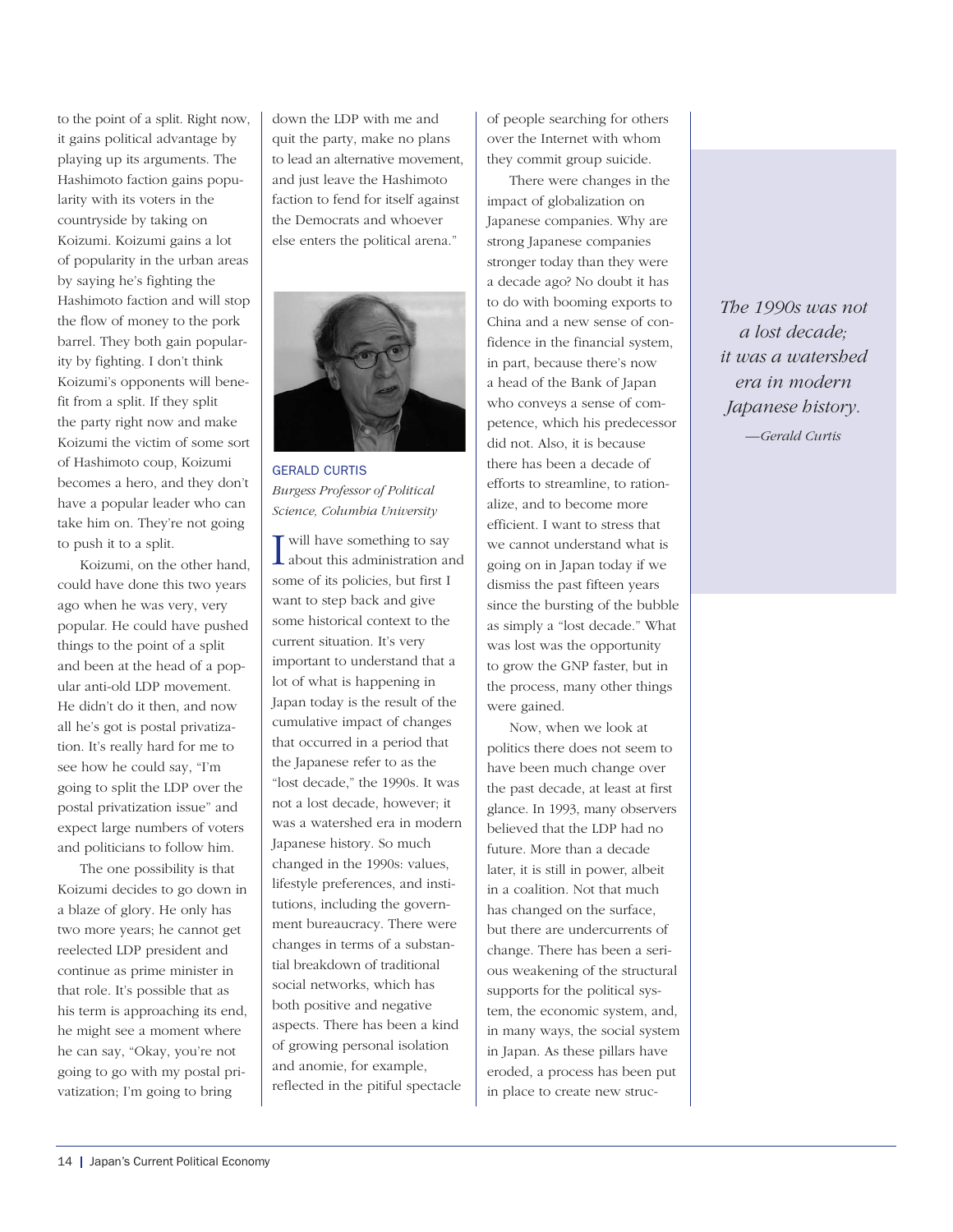tures, but there is an inevitable lag effect, so we can see what is weakening but not what is going to replace outdated institutions. I have no doubt, however, that this is a major transformative period in Japanese history, the third great transformation in modern history after the Meiji Restoration and the post–World War II U.S. Occupation.

Another example of change that is of long-term significance, though its effects are not yet apparent, involves higher education. The privatization of the national universities may not be all its boosters have claimed for it, and there surely will be problems with its implementation, but it is a very significant reform, one that is going to introduce a degree of competition into the higher education system that has been lacking. Moreover, reforms in the higher education system reflect and are a response to changes in Japan's social structure and its governmental and economic institutions. There has been a rush to create graduate school programs in law, public policy, accounting, and the beginnings of graduate programs to train journalists. These developments are a response to the breakdown in many traditional ways of training people and are a response to the need for new skills and new methods for instilling them in young people today.

Even if we recognize that the 1990s were not "lost" and that there were important changes, the question remains: why did not change occur

faster and why was it not more far reaching? Some economists seem to believe that it is the fault of ignorant or corrupt politicians, since, obviously, if Japanese political leaders had been rational they would have done precisely as the economists prescribed. That is not the reason. Yes, there are a lot of ignorant politicians, I'm not arguing with that. There also are a lot of politically ignorant economists. Why was change slow? It seems to me that the most important reason is that the Japanese public insisted that change be slow. Every society has to strike a balance between considerations of preserving the existing social order and emphasizing economic efficiency. The United States and Japan are at opposite ends of the spectrum in terms of the values they attach to these two important objectives. In the United States, people generally accept the proposition that sustaining economic efficiency sometimes requires painful dislocations, including, most prominently, the firing or layoff of redundant workers. The Japanese have made a public social choice for preserving the social order, even if it means that efficiency gains are denied or are accomplished only over an extended period of time. Lifetime employment is not disappearing, even though it is being modified. This is not because Japanese fail to understand what needs to be done, but because preserving the social order in a large company characterized by lifetime employment is considered to

be essential for the continued effective functioning of this institution. It is rational in Japanese terms, and it means that things take a long time to change.

The same observation can be made about fiscal policy. Whether it's Koizumi as prime minister, or Mr. Okada, the head of the Democratic Party, Japan will have to raise social security premiums and reduce social security payouts. Public works expenditures will have to be cut. One way or another, the government will move in the direction of reducing the yawning gap in government revenues and government expenditures. Yet, this problem is going to be dealt with in a relatively slow and gradual manner, rather than in the shock treatment way that some propose. Although analysts may predict an imminent fiscal crisis, this issue is not going to drive the voting public.

This reality of Japanese preferences helps explain Koizumi's popularity. Koizumi promises change, which the public knows is needed, and he actually does much less than what he proposes, which the public finds reassuring. Basically, Koizumi has been saying that there will be some pain but that it will not so sudden or drastic that people will want to scream, rather than just say "ouch." That is basically what the public seems to want. I do not believe that there is any chance that Koizumi is going to take a tougher position on this fiscal deficit problem.

*The Japanese have made a public social choice for preserving the social order. —Gerald Curtis*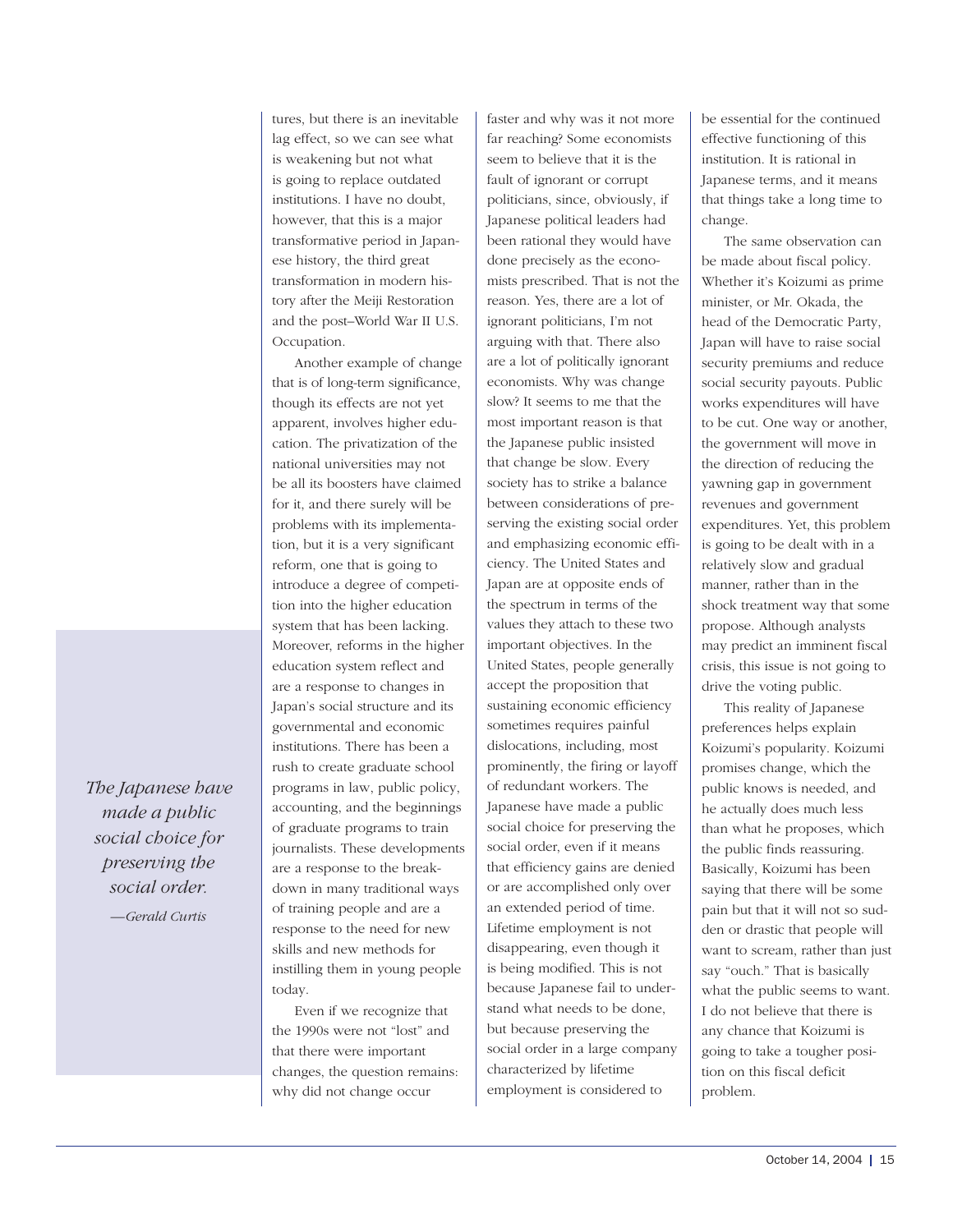What about raising taxes? Koizumi has made it quite clear there will be no consumption tax increase on his watch. He's not going to change his view on that. What about spending cuts? Yes, there will be some, including, interestingly enough, given popular assumptions about an expansion of Japan's military role, cuts in defense spending, and no big spending increases.

What Koizumi is doing that is really important in the long term is changing the rules of the political game in Japan. I have been critical of him for compromising too easily and not using his power to see his major policy initiatives through to their conclusion. Koizumi has a short attention span; he gets really excited about an issue, jumps in with both feet, and then leaves it to others while he goes on to the next issue. Still, you have to give Koizumi a great deal of credit for having the courage to change the rules of the political game. I don't believe that the Japanese media grasps yet this important contribution that Koizumi has made. The mindset of Japanese political reporters is pretty out of date; they interpret everything within the framework of the old political rules. Newspaper predictions a few weeks ago of Koizumi's impending cabinet reshuffle are a good case in point. There was a great deal of speculation about how many Hashimoto faction members would be brought in, about how Koizumi would compromise with the important party bosses, and the

16 | Japan's Current Political Economy

like, but Koizumi does not play by those rules. He plays by the rules he believes in. In his view, it is his government and his cabinet, and if the LDP does not like it, it can make someone else prime minister. This leaves his LDP opponents apoplectic, but it leaves Koizumi very much in charge. He is changing the rules of the game and he is blocking the LDP politicians' access to the kind of resources they've had in the past, especially public works. Koizumi is not eliminating it, but he has made it much more difficult for the politicians and the LDP to get that pork barrel and roll it down to their constituencies.

Koizumi has moved the center of gravity of the policymaking process out of the LDP and into the prime minister's office. This is very important in the long term. The policymaking process cannot go back to what it was before; there's now a real conflict between the prime minister and the LDP over control of policy. This is the theme of my talk today, that the 1990s were not "lost," but were, rather, a "watershed" decade in Japanese history. Wherever Japan goes in the future, it's not going back to what it was before the early 1990s.

Takenaka's role in financial reform has been mentioned, but what has not been noted is that, in addition to forcing the banks to clean up their balance sheets, he also, to some extent, has reformed the way that bureaucracy operates. This is part of a much bigger, very important

story in Japan. The role of the government in the economy has been shrinking. At the same time, the relationship between the bureaucracy and the private sector has become more formal and transparent. The informal mechanisms of elite coordination, which is the key characteristic of Japan postwar politics, coordinating bureaucrats and politicians, the business community and the state, the opposition parties and the LDP, are all being undone. They are eroding and being replaced by more transparent rules. The way the FSA relates to the banking community is fundamentally different from the way the Ministry of Finance had related to the banking community. In the old system, bank officials who were tagged with the job of interacting with Ministry bureaucrats, on the golf course, over dinner, and in other informal settings, could coordinate with the bureaucracy and keep the convoy system in formation. You don't need many regulators in that kind of system. Today, the relationship is more distant, more formal, more rules-based, and there are no longer the *MOFtan*, the bank executives whose job it was to interact with the bureaucrats, and there are a lot of regulators. The irony of the shrinking of the government role in the economy is an increase in rules and in the number of people needed to enforce those rules. This is a very different system from the one Japan had in the past.

The irony of Koizumi's success is that he has slowed

*You have to give Koizumi a great deal of credit for having the courage to change the rules of the political game. —Gerald Curtis*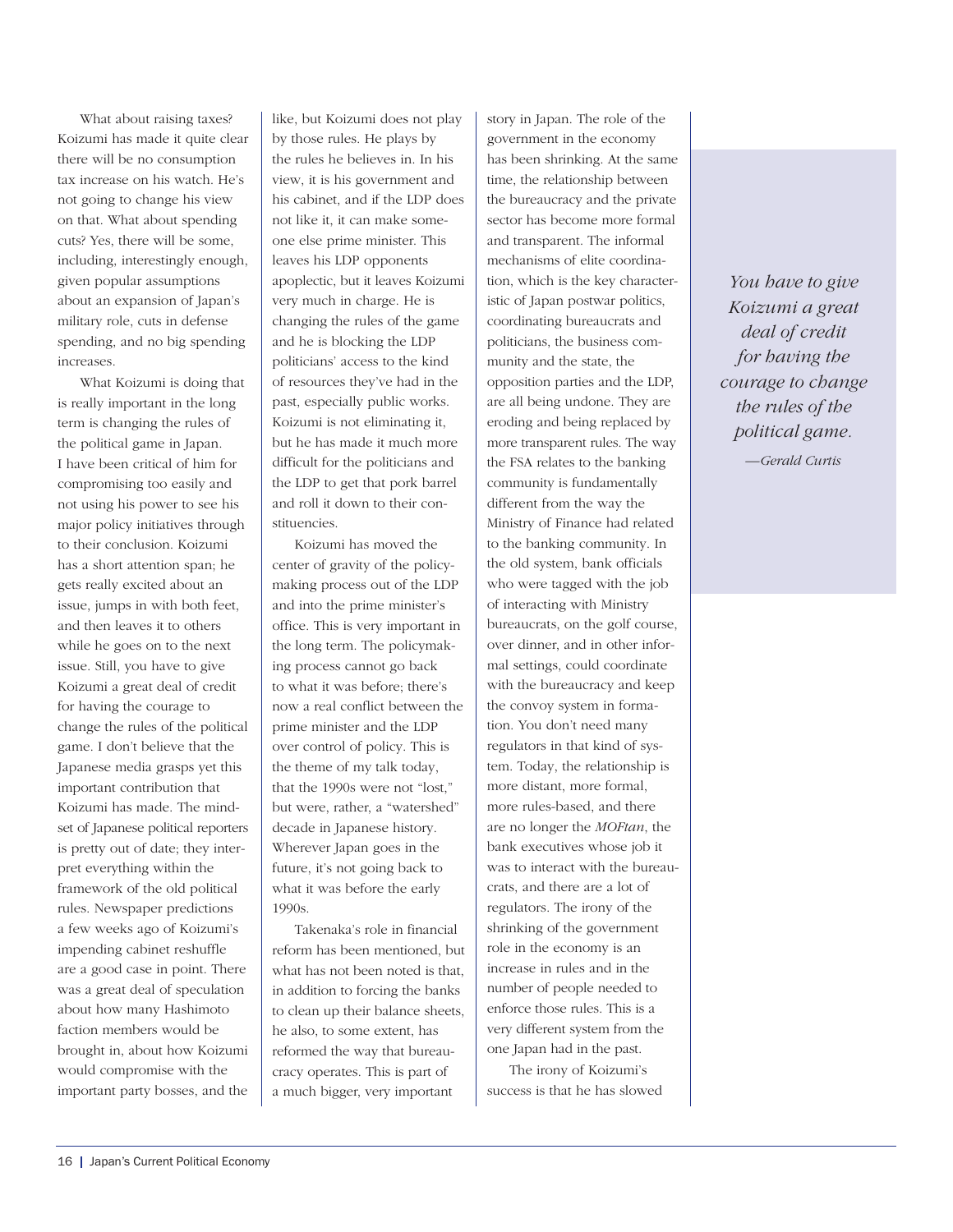*Today, the option might be to make a woman party president. —Gerald Curtis*

in Japan. Just imagine that if Mr. Hashimoto had become prime minister two years ago, chances are quite good that it would have provoked a split in the LDP and major political change. Koizumi has been so popular that he brings votes to a party, the LDP, which can no longer get those votes on its own. The LDP is like a very impressive edifice sitting on a weakened foundation; serious fissures and even collapse can happen at any time, and in my view it will do so when Koizumi is gone. I do not mean to say that Koizumi has not done important and useful things. He has done good things for the long-term future of Japanese politics, but in terms of the party system, he has prevented the inevitable change that has

the process of political change

One of the issues for the LDP is that Koizumi will be out of office in a couple of years, and then there will be an election. How do you win that election? Well, the way to win the election in Japan now is very different from the way it was fifteen or twenty years ago. The machine that turns out the votes cannot be relied on to keep the LDP in power any longer. To win the election now means finding a leader who can appeal to the public, rather than one who can manage power relations within the party, which used to be the major qualification for leadership. There is no one like Koizumi in Japanese politics, and anyone who tries to mimic his style will look like a poor

to occur, sooner or later.

shadow of Koizumi. One possibility is that the LDP will try to find someone it can put forward as a symbol of the "new" LDP. This has been done in the past, for example when "clean" Miki was made prime minister in the wake of the scandals involving Prime Minister Tanaka. Today, the option might be to make a woman party president. The name of Noda Seiko has been bandied about by senior party leaders who believe someone like her might just be popular enough to help the LDP win the election and compliant enough not to challenge the party bosses.

What difference would it make if the Democrats come to power? Not much, in terms of policy, in my view. The Democrats and the LDP represent different shades of gray on most issues, rather than a black and white choice, which is understandable in a society bereft of deep and antagonistic social cleavages. The Democrats are now trying to reach out into rural Japan, because you have to win the rural seats if you're going to get a majority. The LDP, on the other hand, has to reach the urban voter more than it has, if it hopes to stay in power. Koizumi understands, but the party is very resistant to moving away from its rural base.

In terms of the policy process and the general thrust of domestic policy, there is a shift of gravity to the prime minister's office, the *kantei*, but it has not yet established itself as the undisputed center of the policymaking process. Members

of the Council on Fiscal and Economic Affairs often express frustration at the lack of implementation of their proposals, because of the power of the line ministries to sabotage what they do not like.

Nonetheless, the process is becoming more centralized in the kantei, and the direction of policy is toward supporting greater privatization and competition, shrinking the role of the state in the economy, restoring the health of the financial system, getting the fiscal deficit under control, and shifting priorities toward the urban voter.

Reform of the government structure and of politics will continue, but how you evaluate them is pretty much a matter of whether you want to see the cup as half full or half empty. There's a new system of vice ministers, for example, which was supposed to constrain the power of the bureaucrats. Maybe it will, over time, but it has not done so yet. These vice ministers are chosen by the party on the basis of times elected and factional affiliation, unlike the ministers themselves, whom Koizumi chooses without regard to seniority or faction. Perhaps that will happen to vice ministers over time, but for now, this position has none of the importance comparable posts have in European parliamentary democracies.

The pace of change is slow—too slow perhaps—but is proceeding in the right direction, and anyway, it is a pace and direction that the Japanese public seems to support.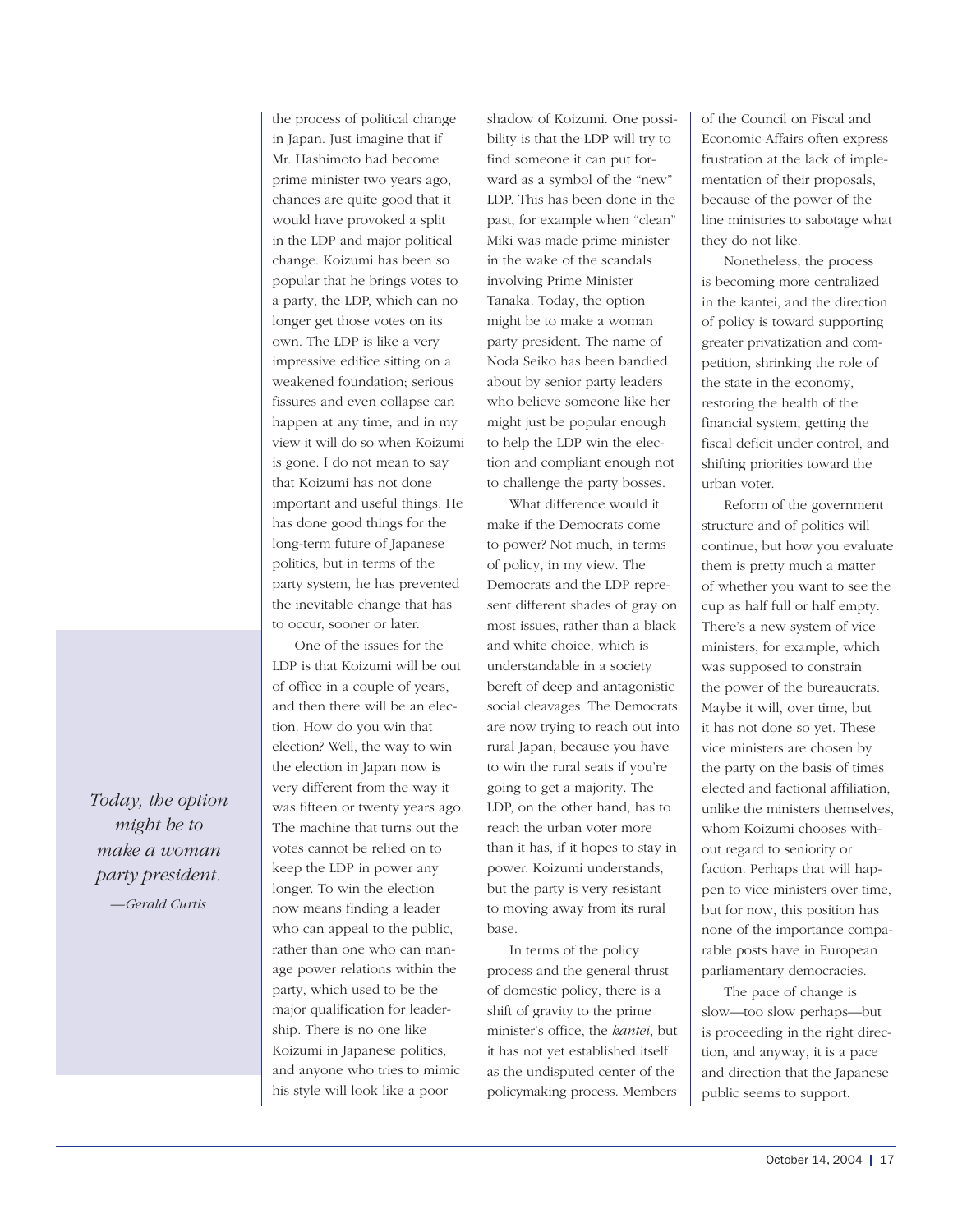Japanese politics and government are giving the Japanese public, for better or worse, what it is asking for. That may disappoint economists and foreign businessmen and political leaders who believe they know what is best for Japan, but Japanese leaders listen to their voters far more intently than they listen to a lot of wellmeaning advice from others.

## **DISCUSSION**

## AUDIENCE QUESTION

If s the topic of immigration<br>in Japan off the table com- $\mathbf{T}$  s the topic of immigration pletely, or is there any prospect of this becoming a real issue?

## LEN SCHOPPA

I recently saw that a business<br>group actually talked pub- $\mathbf{T}$  recently saw that a business licly about the need to plan for increased immigration in the future. I was quite surprised to see that. As we heard earlier, we almost never hear anybody in public talk about how immigration has got to be part of Japan's solution to its demographic challenge. I have yet to hear politicians talking openly about immigration. I watched the specialized agency within the Ministry of Health and Welfare that is responsible for demographic projections, and which had to come up with something to put into its projections about immigration, take recent trends, which were about a net 50,000 people coming in each year, and it was willing to project double that. Eventually, it projected that 100,000 net new immigrants would come into Japan

each year, whereas the United Nation's numbers were in the range of up to 3 million immigrants each year. This is more like the kind of numbers Japan would need, if it wanted to keep the size of its work force stable. Nobody is going to talk about the numbers needed to make a real dent in the declining working age population.

## GERALD CURTIS

S everal business leaders are now quite outspoken about the need for Japan to have a more open immigration policy. What Len is referring to is the chairman of Keidanren, who is also the chairman of Toyota. There is increasing talk in the business community about the need for immigration.

Another point is that there is a lot more immigration in Japan than most people realize. There are probably more than a million illegal or disguised immigrants in Japan. There are, particularly, Chinese and other Asians who are on student visas. The restrictions on work are relaxed in Japan; you can work twenty hours a week on a student visa.

Some prefectural governments have had programs to bring workers from Southeast Asia in "on-the-job training." Well, it's not on-the-job training; it's on-the-job *working,* six months cycling in and out. Now, does that mean that Japan is going to have changes in immigration policy that make it look like Germany, France, Britain, or the United States? No, I don't think that's going to

happen any time soon, but market demands for the importation of labor are bound to increase, and with them government policy will change to accommodate more immigrants within strict bounds.

So, there's change under way. It's not going to turn Japan into an immigrant society, but it's going to move a little bit further in that direction than I think many people tend to believe. I get a sense that Japanese attitudes about non-Japanese in Japan are much more relaxed and accepting today than they were before. It's considered to be natural that there are a lot of foreigners doing lots of things in Japan, including things that, in the past, only Japanese were expected to do. The direction of change is there. The pace, yes, is slow. I would emphasize, however, that the aging of Japan's population, which is not going to be affected by immigration, is the major reason to expect relatively low growth in the future.

## HUGH PATRICK

One difference between economists and political scientists, I think, has to do in terms of what we think is a good society or something of that sort. Maybe we think similarly, but from the economist's point of view we're really interested in GDP per capita. We're interested in the welfare of each individual, and we don't care so much how many individuals there are.

If you're interested in power as the nation-state, then

*I have yet to hear politicians talking openly about immigration.*

*—Len Schoppa*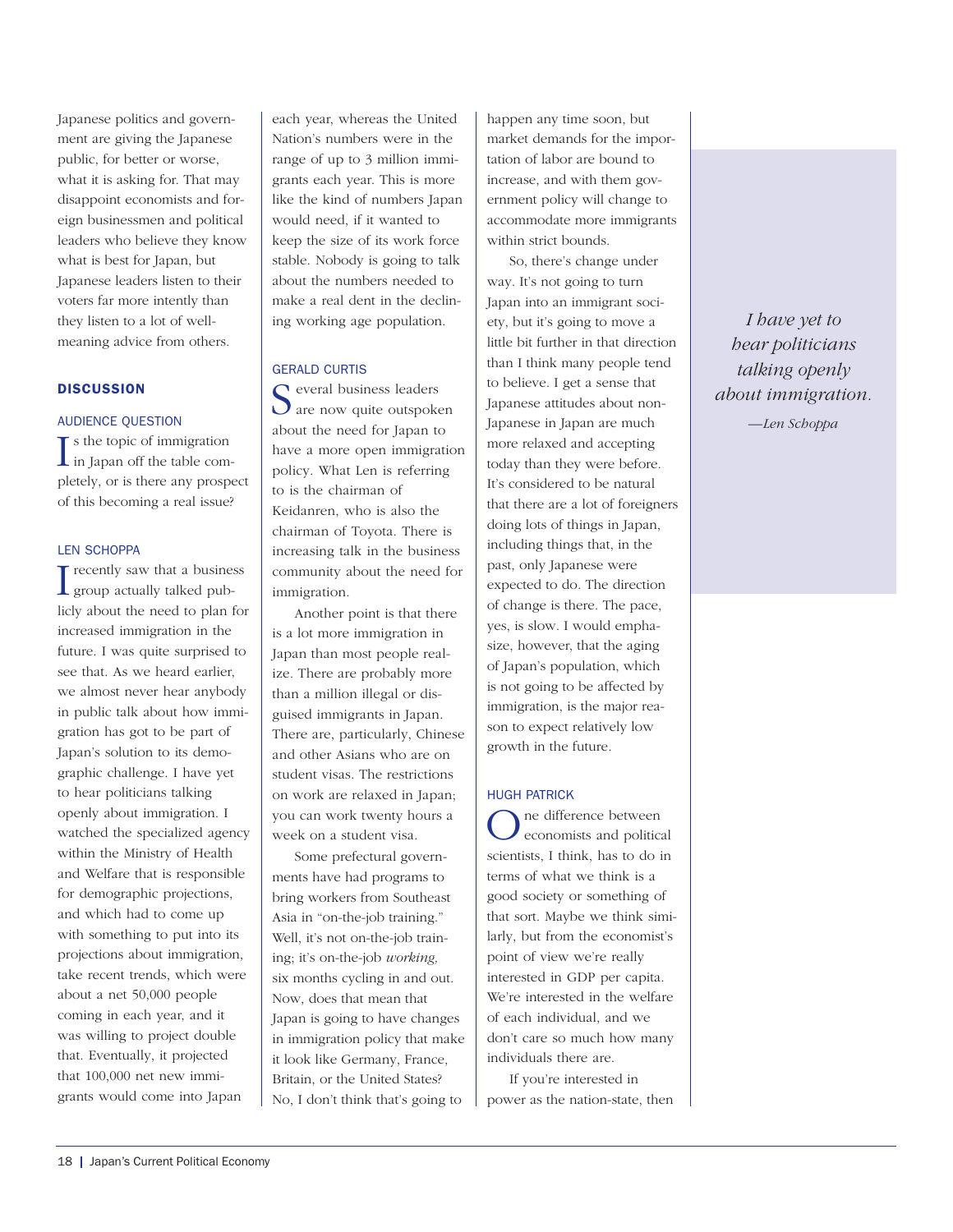*There has been a decline of the kind of traditional social networks that make possible the informal coordination that characterized the postwar system. —Gerald Curtis*

you're interested in total GDP and the growth of total GDP, because that's a measure of power. I would say there's a contrast here. From the viewpoint of economists, it's not necessarily a bad thing to have a decline in population, if it goes about at the same time with a continued increase in income per capita. In that sense, Japan might be a more pleasant country if everybody living in an apartment could knock out the wall to the apartment next door and take it over, because there's half as many people and they have a lot more space and the subways would be less crowded, and so forth. You could make an argument that having a smaller population is not necessarily a bad thing for any country. It's true of every advanced country except the United States that the population is on an inexorable trend of decline. This is going to be the exciting new sort of social issue of the next thirty years—how do societies respond to this?

# AUDIENCE QUESTION

an you explain what it is that has led to what you have called a new emphasis on transparency and formal rules?

# GERALD CURTIS

 $\Lambda$ <sup>t the heart of it are the changing values that</sup> come with affluence and urbanization and so on, compounded by the difficulties of the 1990s. In terms of social structure, there has been a decline of the kind of traditional social networks that make possible the informal coordination that characterized the postwar system. The change is captured in a signboard you can see around downtown Tokyo. Put up by the local ward police department, its title says in large letters, "manaa kara Ruuru E," "from manners to rules," or, more freely, "from informal understandings to formal rules." The sign tells people that is illegal to throw bottles in the street and so on, behavior that was earlier thought to be constrained by informal understandings but that is now regulated by law.

Obviously, when you rely more on law than on informal and implicit rules, you are creating a situation that requires lawyers, certified public accountants, and other specialists. It is no coincidence that there is now a boom in graduate programs in law, accounting, and so on. I am talking about a trend, not a sudden shift. The process is evolutionary, not discontinuous. However, there is no doubt that there is an interesting institutional evolution going on in Japan that is creating new kinds of formal institutions that are more flexible and more transparent than in the past and obviating the need for many of the informal mechanisms that were so important previously. This is a long-term process, but a very important one.

Finally, on the domestic economy, it is interesting to note that external economic developments, particularly the development of the regional

and bilateral free trade agreements (FTAs) in the Asia region, are creating pressure for domestic change in Japan. In order for Japan to forge such agreements with other countries in Asia, it needs to liberalize agriculture to some extent and provide opportunities for labor to enter Japan from such places as the Philippines, which is interested in getting access to Japan for nurses, and Thailand, which wants to be able to have people work in Japan's care of the elderly and household care industries.

In the past year or so, the tenor of the debate over agricultural protection has shifted quite sharply. There seems to be growing support for the idea that Japan should shift away from reliance on high tariff walls and adopt an incomes support policy more akin to what is common in Europe. The Democratic Party has been pushing this approach, but so, too, have important voices in the LDP, and even within the bureaucracy. Rather substantial change in agricultural policy is likely, even though this poses risks to the LDP's core support. It is being driven by outside events and is a commentary on how profound the domestic political consequences of globalization are.